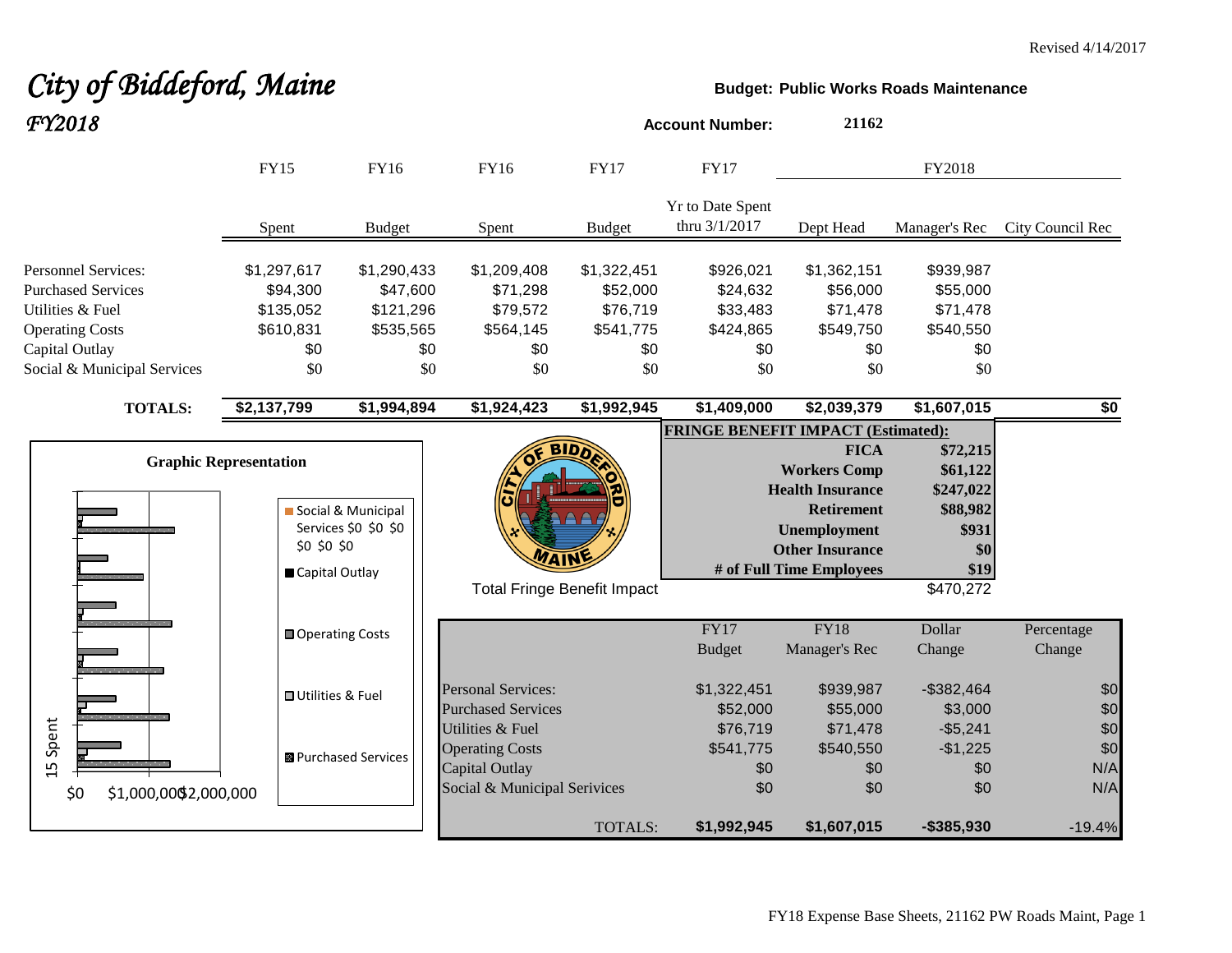### FY2018 Personnel Services

| Account                             | <b>FY15</b> | <b>FY16</b>   | <b>FY16</b> | <b>FY17</b>   | <b>FY17</b>             | FY2018      |           |
|-------------------------------------|-------------|---------------|-------------|---------------|-------------------------|-------------|-----------|
| Number<br>Description               | Spent       | <b>Budget</b> | Spent       | <b>Budget</b> | <b>Yr to Date Spent</b> | Dept Head   | Mgr's Rec |
|                                     |             |               |             |               |                         |             |           |
| 60105 F-T Employee Wage Exp         | \$675,762   | \$800,109     | \$752,595   | \$812,831     | \$476,649               | \$833,837   | \$833,837 |
| 60111 Overtime Wage Expense         | \$234,665   | \$99,602      | \$98,918    | \$101,604     | \$181,250               | \$104,229   | \$97,500  |
| 60129 Insurance Buyout Pay          | \$2,167     | \$2,000       | \$2,000     | \$2,000       | \$500                   | \$2,000     | \$2,000   |
| 60201 FICA/Medicare-ER Share Exp    | \$64,362    | \$69,163      | \$57,933    | \$70,329      | \$45,781                | \$72,141    | \$0       |
| 60202 MPERS-Employer Share Exp      | \$67,673    | \$76,017      | \$68,499    | \$82,470      | \$58,113                | \$85,515    | \$0       |
| 60203 457 Plan-Employer Share Exp   | \$2,502     | \$2,379       | \$2,277     | \$2,900       | \$1,753                 | \$2,957     | \$0       |
| 60211 NNEBT Ins Employer Share Exp  | \$241,780   | \$234,513     | \$218,170   | \$235,867     | \$151,731               | \$247,022   | \$0       |
| 60216 Delta Dental ER Share         | \$0         | \$0           | \$0         | \$0           | \$0                     | \$0         | \$0       |
| 60217 RHSA Plan ER Share            | \$0         | \$0           | \$1,545     | \$7,800       | \$4,910                 | \$7,800     | \$0       |
| 60230 Clothing/Uniforms Expense     | \$8,707     | \$6,650       | \$7,471     | \$6,650       | \$5,334                 | \$6,650     | \$6,650   |
| <b>Totals</b>                       | \$1,297,617 | \$1,290,433   | \$1,209,408 | \$1,322,451   | \$926,021               | \$1,362,151 | \$939,987 |
|                                     |             |               |             |               |                         |             |           |
| <b>FY2018 Purchased Services</b>    |             |               |             |               |                         |             |           |
| Account                             | <b>FY15</b> | FY16          | FY16        | <b>FY17</b>   | <b>FY17</b>             | FY2018      |           |
| Number<br>Description               | Spent       | <b>Budget</b> | Spent       | <b>Budget</b> | Yr to Date Spent        | Dept Head   | Mgr's Rec |
|                                     |             |               |             |               |                         |             |           |
| 60312 Temporary Contract Help Exp   | \$21,908    | \$25,000      | \$20,171    | \$25,000      | \$10,595                | \$25,000    | \$25,000  |
| 60313 Construction Services Expense | \$70,892    | \$20,000      | \$45,876    | \$25,000      | \$10,502                | \$25,000    | \$25,000  |
| 60346 Removal of Trees & Stumps     | \$1,500     | \$2,600       | \$5,250     | \$2,000       | \$3,535                 | \$6,000     | \$5,000   |
| <b>Totals</b>                       | \$94,300    | \$47,600      | \$71,298    | \$52,000      | \$24,632                | \$56,000    | \$55,000  |
| <b>FY2018 Utilities &amp; Fuel</b>  |             |               |             |               |                         |             |           |
| Account                             | <b>FY15</b> | FY16          | FY16        | <b>FY17</b>   | <b>FY17</b>             | FY2018      |           |
| Number<br>Description               | Spent       | <b>Budget</b> | Spent       | <b>Budget</b> | <b>Yr to Date Spent</b> | Dept Head   | Mgr's Rec |
|                                     |             |               |             |               |                         |             |           |
| 60410 Diesel Fuel Expense           | \$127,215   | \$114,120     | \$72,313    | \$72,375      | \$30,927                | \$66,240    | \$66,240  |
| 60411 Gasoline Expense              | \$7,837     | \$7,176       | \$7,259     | \$4,344       | \$2,556                 | \$5,238     | \$5,238   |
|                                     |             |               |             |               |                         |             |           |
| <b>Totals</b>                       | \$135,052   | \$121,296     | \$79,572    | \$76,719      | \$33,483                | \$71,478    | \$71,478  |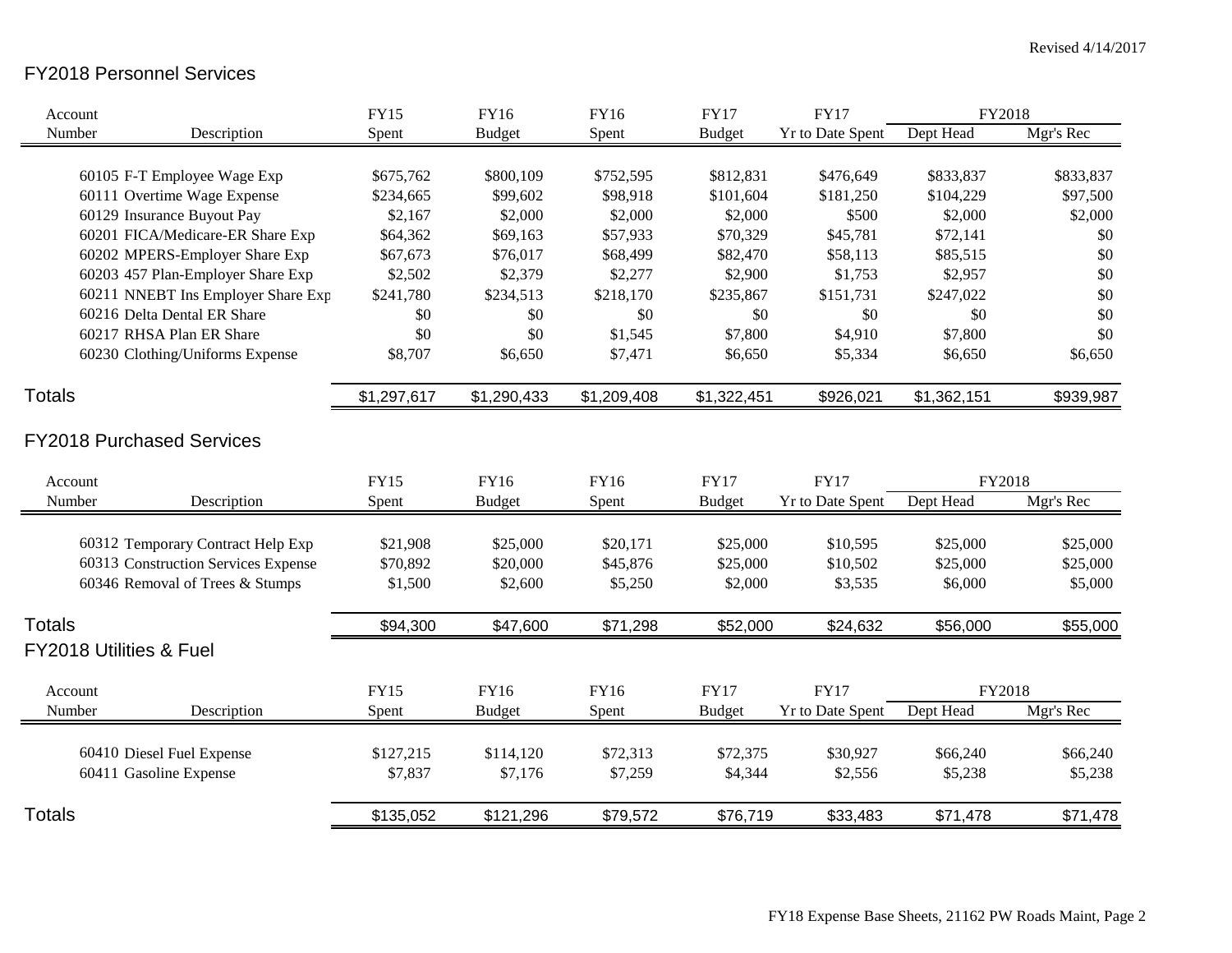## FY2018 Other Operating Costs

| Account       |                                     | <b>FY15</b> | FY16          | FY16      | FY17          | <b>FY17</b>             | FY2018    |           |
|---------------|-------------------------------------|-------------|---------------|-----------|---------------|-------------------------|-----------|-----------|
| Number        | Description                         | Spent       | <b>Budget</b> | Spent     | <b>Budget</b> | <b>Yr to Date Spent</b> | Dept Head | Mgr's Rec |
|               |                                     |             |               |           |               |                         |           |           |
|               | 60452 Operating Equip Repair Exp    | \$80,279    | \$77,350      | \$81,977  | \$78,550      | \$88,651                | \$80,550  | \$78,550  |
|               | 60453 Vehicle Repair/Tires/Oil Exp  | \$109,752   | \$85,525      | \$121,324 | \$86,725      | \$69,451                | \$87,500  | \$87,000  |
|               | 60457 Road Maint/Improve Non-Cap    | \$59,012    | \$70,000      | \$63,891  | \$70,000      | \$34,245                | \$70,000  | \$67,500  |
|               | 60461 Repair/Maint-CommunsEquip     | \$0         | \$650         | \$90      | \$650         | \$0                     | \$650     | \$0       |
|               | 60462 Road Painting Expense         | \$61,255    | \$65,000      | \$72,109  | \$65,000      | \$3,156                 | \$70,000  | \$67,500  |
|               | 60501 Operating Supp/Eqt Non-Cap    | \$7,945     | \$9,800       | \$8,259   | \$9,800       | \$6,353                 | \$9,800   | \$9,500   |
|               | 60503 Road Salt Expense             | \$248.128   | \$191,790     | \$181,333 | \$195,000     | \$208,017               | \$195,000 | \$195,000 |
|               | 60505 Construction Supplies         | \$27,974    | \$20,500      | \$19,614  | \$20,500      | \$6,975                 | \$20,500  | \$20,500  |
|               | 60506 Equipment/Small Tools-Non-cap | \$4,598     | \$3,450       | \$4,223   | \$4,050       | \$3,098                 | \$4,250   | \$4,000   |
|               | 60507 Street Signs Expense          | \$11,886    | \$11,500      | \$11,327  | \$11,500      | \$4,918                 | \$11,500  | \$11,000  |
| <b>Totals</b> |                                     | \$610,831   | \$535,565     | \$564,145 | \$541,775     | \$424,865               | \$549,750 | \$540,550 |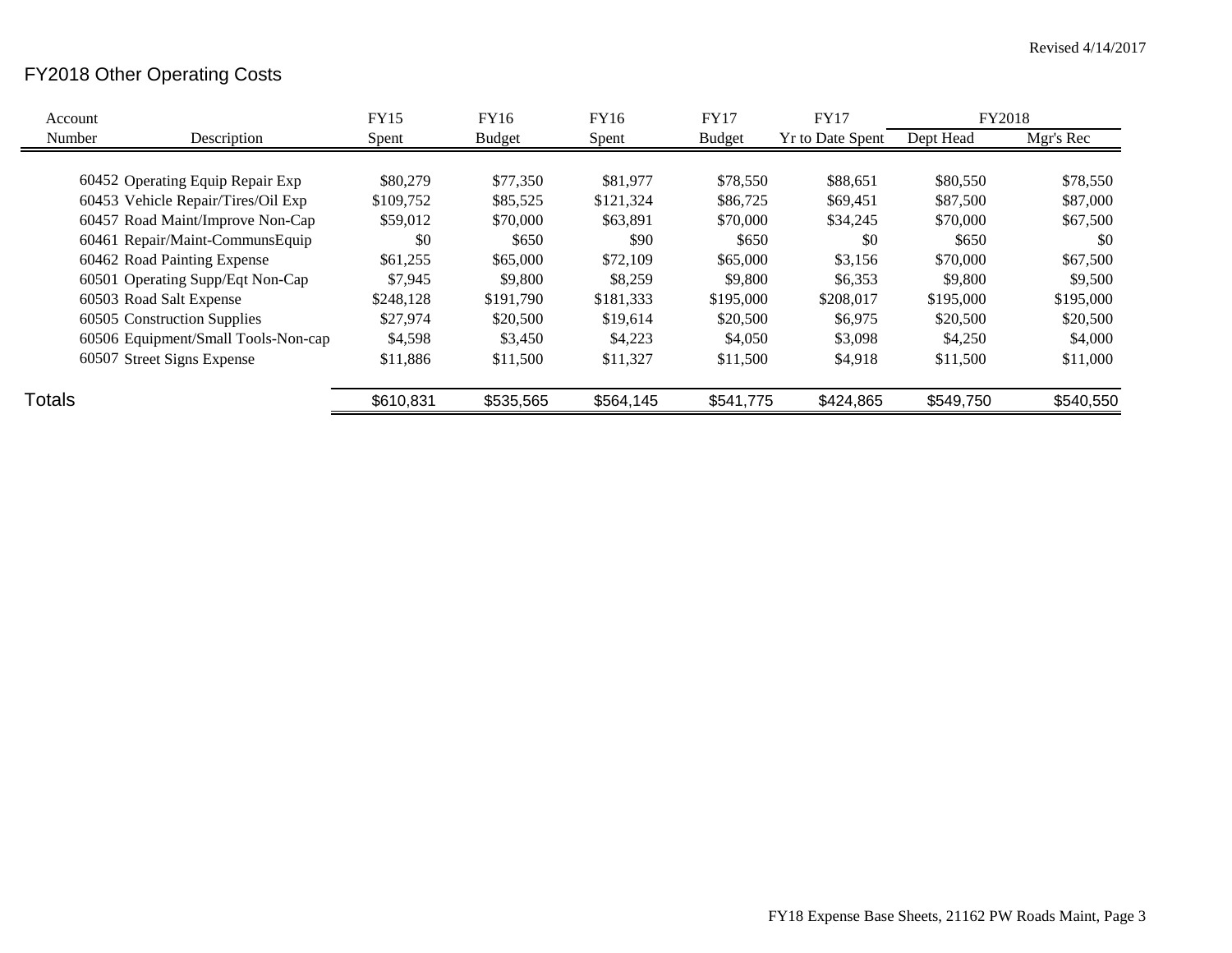

April 14, 2017 **Department:** Public Works Roads Maintenance

Account Title: F-T Employee Wage Exp

Department Number: 21162 Account Number: 60105

| FY2015       | FY 2016       | FY 2016      | FY 2017       | FY 2017       |
|--------------|---------------|--------------|---------------|---------------|
| Actual       | <b>Budget</b> | Actual       | <b>Budget</b> | Est. Expended |
|              |               |              |               |               |
| \$675,762.00 | \$800,109.00  | \$752,595.09 | \$812,831.00  | \$725,447.00  |

| FY-2018       | Department   | City Mgr       | Council | Increase    |
|---------------|--------------|----------------|---------|-------------|
|               | Reauest      | Recommendation | Action  | (Decrease)  |
| <b>Budget</b> | \$833,837.00 | \$833,837.00   |         | \$21,006.00 |

**Support for Budget Request:** Provide justification for the budget request using as much detail as possible to support it. Examples of acceptable support include unit costs, quantity estimates, price quotes, etc. Requests based solely on a percentage increase above the previous budget will not be accepted. Use additional sheets if necessary.

Wages for the following positions with a 2% increase included :

2 Operator I positions

4 Operator II positions

4 Truck Driver I positions

5 Truck Driver II positions

4 Laborer/Utility positions

See Payroll Worksheet for details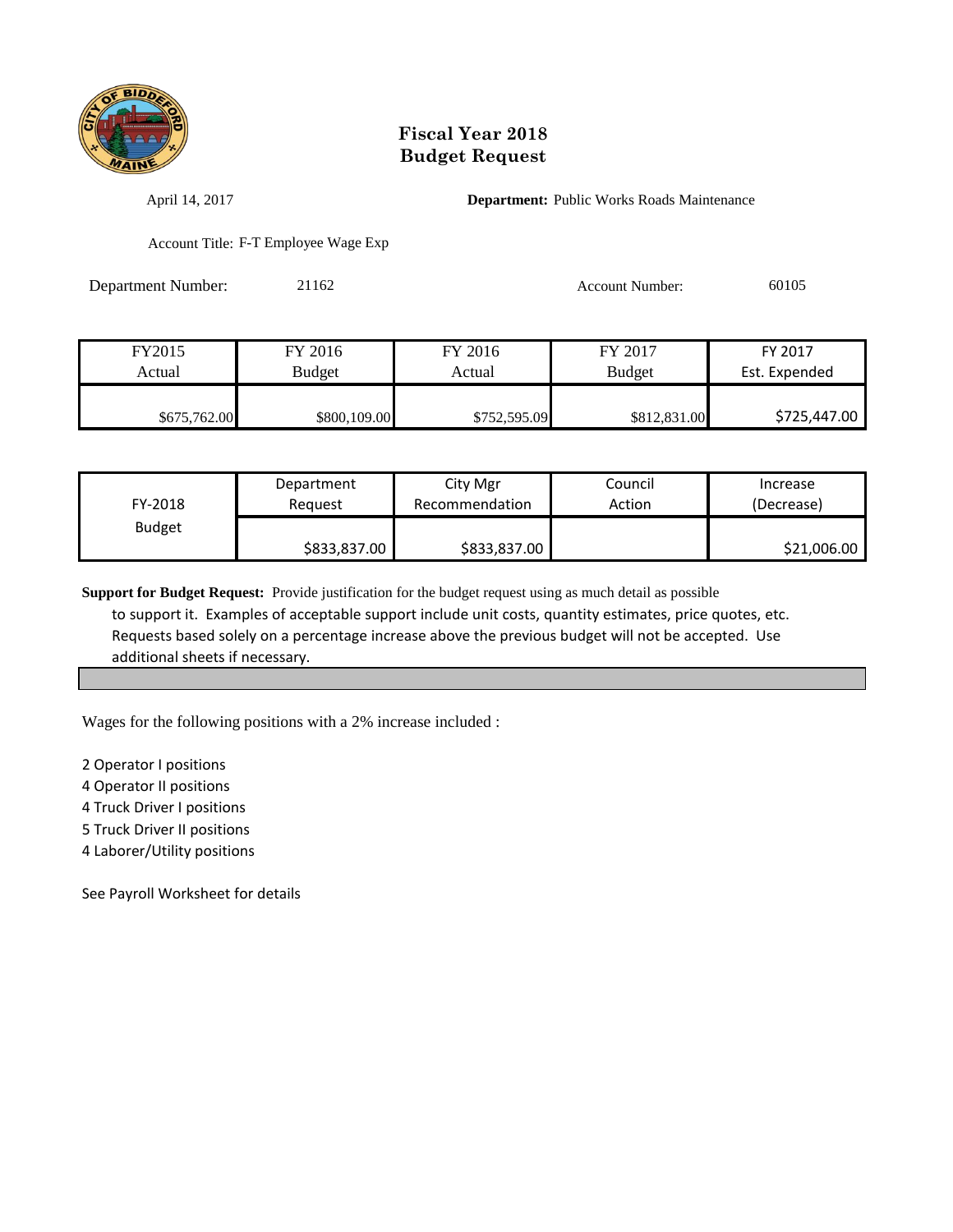#### DEPARTMENT PERSONAL SERVICES BUDGET WORKSHEET Fiscal Year 2018 BUDGET

```
DEPARTMENT: 21162 Public Works Roads Maintenance
```

|                             |              |                 | <b>YEAREND</b>    |                  |                     |                |                         |               |            |
|-----------------------------|--------------|-----------------|-------------------|------------------|---------------------|----------------|-------------------------|---------------|------------|
|                             |              |                 | <b>ANNUALIZED</b> |                  | <b>CITY MANAGER</b> | <b>COUNCIL</b> |                         |               |            |
| <b>CLASSIFICATION</b>       | <b>RANGE</b> | <b>POSITION</b> | <b>TOTAL</b>      | <b>REQUESTED</b> | RECOMMEND.          | APPROP.        | <b>NAME</b>             | <b>OBJECT</b> | <b>FTE</b> |
| Truck Driver 2              |              |                 | 42,398.20         | 43,402.00        | 43,402.00           |                | <b>DAVID BELISLE</b>    | 60105         |            |
| Equipment Operator 1        |              |                 | 48,746.88         | 49,899.00        | 49,899.00           |                | <b>NICHOLAS BLAIS</b>   | 60105         |            |
| Truck Driver 1              |              |                 | 44,313.36         | 45,793.00        | 45,793.00           |                | <b>SCOTT FARLEY</b>     | 60105         |            |
| <b>Equipment Operator 2</b> |              |                 | 45,815.64         | 46,899.00        | 46,899.00           |                | <b>GARY FRECHETTE</b>   | 60105         |            |
| Truck Driver 1              |              |                 | 45,066.32         | 46,125.00        | 46,125.00           |                | <b>WILLIAM GAGNON</b>   | 60105         |            |
| Truck Driver 2              |              |                 | 42,798.08         | 43,812.00        | 43,812.00           |                | PAUL GALLANT            | 60105         |            |
| <b>Equipment Operator 2</b> |              |                 | 43,534.40         | 44,558.00        | 44,558.00           |                | <b>RENE GIRARD</b>      | 60105         |            |
| Truck Driver 2              |              |                 | 40,798.16         | 41,765.00        | 41,765.00           |                | <b>KEVIN GUAY</b>       | 60105         |            |
| Truck Driver 2              |              |                 | 39,998.40         | 40,946.00        | 40,946.00           |                | <b>DYLAN JEWETT</b>     | 60105         |            |
| Truck Driver 2              |              |                 | 42,325.92         | 43,322.00        | 43,322.00           |                | <b>RANDY LABRECOUE</b>  | 60105         |            |
| Truck Driver 1              |              |                 | 44,735.60         | 45,793.00        | 45,793.00           |                | <b>LANCE LAVOIE</b>     | 60105         |            |
| Equipment Operator 2        |              |                 | 44,404.88         | 45,449.00        | 45,449.00           |                | <b>JOSEPH LOVEJOY</b>   | 60105         |            |
| Laborer/Utility             |              |                 | 36,691.20         | 37,563.00        | 37,563.00           |                | <b>JUSTIN MAIN</b>      | 60105         |            |
| Truck Driver 1              |              |                 | 44,735.60         | 45,793.00        | 45,793.00           |                | <b>ROBERT MENARD</b>    | 60105         |            |
| Equipment Operator 1        |              |                 | 48,746.88         | 49,899.00        | 49,899.00           |                | <b>HENRY MORIN</b>      | 60105         |            |
| Laborer/Utility             |              |                 | 36.691.20         | 37,563.00        | 37,563.00           |                | JEFFREY MOULTON         | 60105         |            |
| Laborer/Utility             |              |                 | 39,223.60         | 40,149.00        | 40,149.00           |                | <b>JODY NIGHTINGALE</b> | 60105         |            |
| <b>Equipment Operator 2</b> |              |                 | 46,146.36         | 47,231.00        | 47,231.00           |                | MITCHELL NIGHTINGALE    | 60105         |            |
| Laborer/Utility             |              |                 | 37,003.20         | 37,876.00        | 37,876.00           |                | <b>MICHAEL SPEAR</b>    | 60105         |            |
| TOTAL BUDGETED POSITIONS    |              | 19              | 814,173.88        | 833,837.00       | 833,837.00          | 0.00           |                         |               | 19         |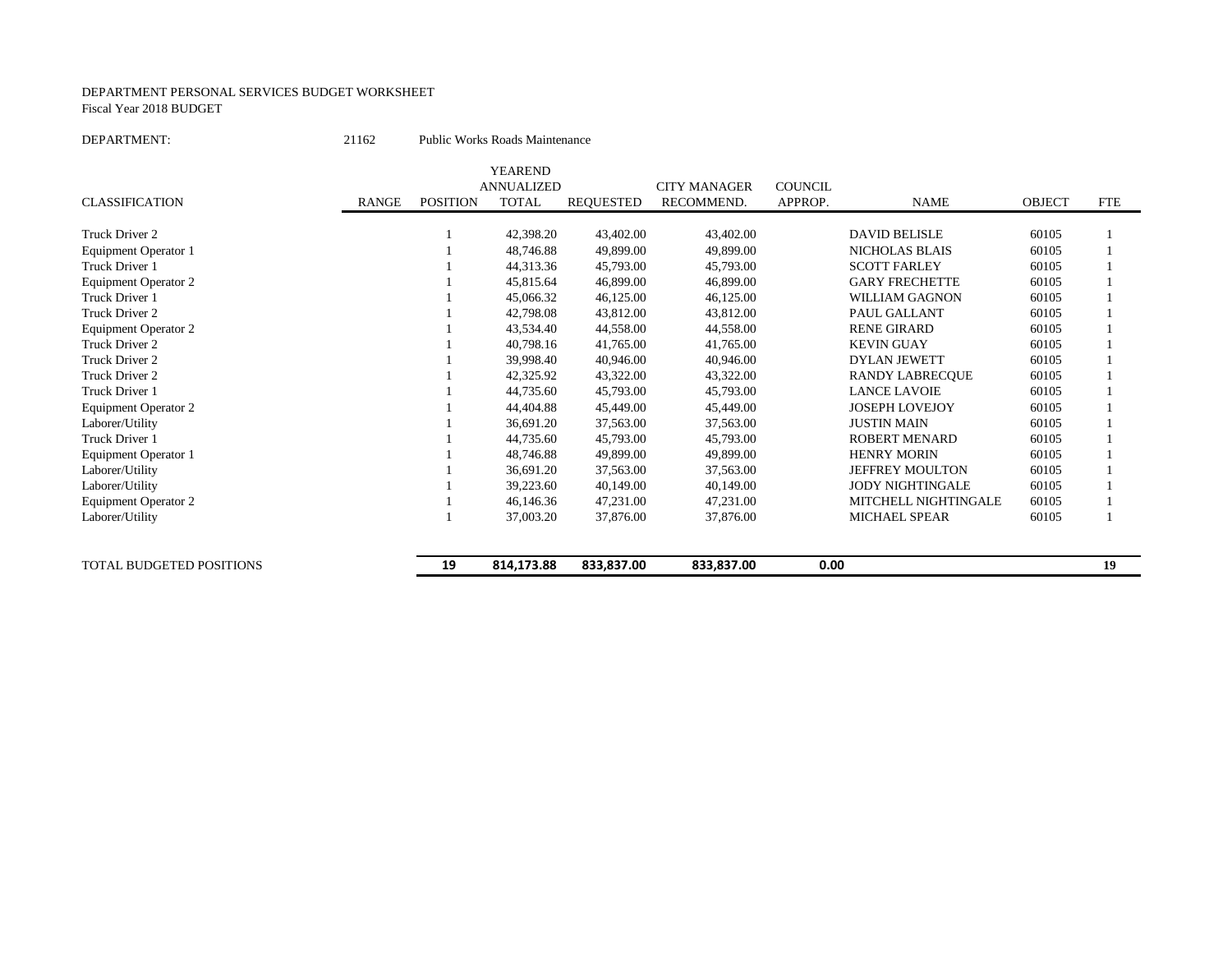

April 14, 2017 **Department:** Public Works Roads Maintenance

Account Title: Overtime Wage Expense

Department Number: 21162 Account Number: 60111

| FY2015       | FY 2016       | FY 2016     | FY 2017       | FY 2017       |
|--------------|---------------|-------------|---------------|---------------|
| Actual       | <b>Budget</b> | Actual      | <b>Budget</b> | Est. Expended |
|              |               |             |               |               |
| \$234,664.68 | \$99,602.00   | \$98,917.56 | \$101,604.00  | \$230,590.00  |

| FY-2018       | Department   | City Mgr       | Council | Increase     |
|---------------|--------------|----------------|---------|--------------|
|               | Reauest      | Recommendation | Action  | (Decrease)   |
| <b>Budget</b> | \$104,229.00 | \$97,500.00    |         | (54, 104.00) |

**Support for Budget Request:** Provide justification for the budget request using as much detail as possible to support it. Examples of acceptable support include unit costs, quantity estimates, price quotes, etc. Requests based solely on a percentage increase above the previous budget will not be accepted. Use additional sheets if necessary.

Projected overtime based upon historical data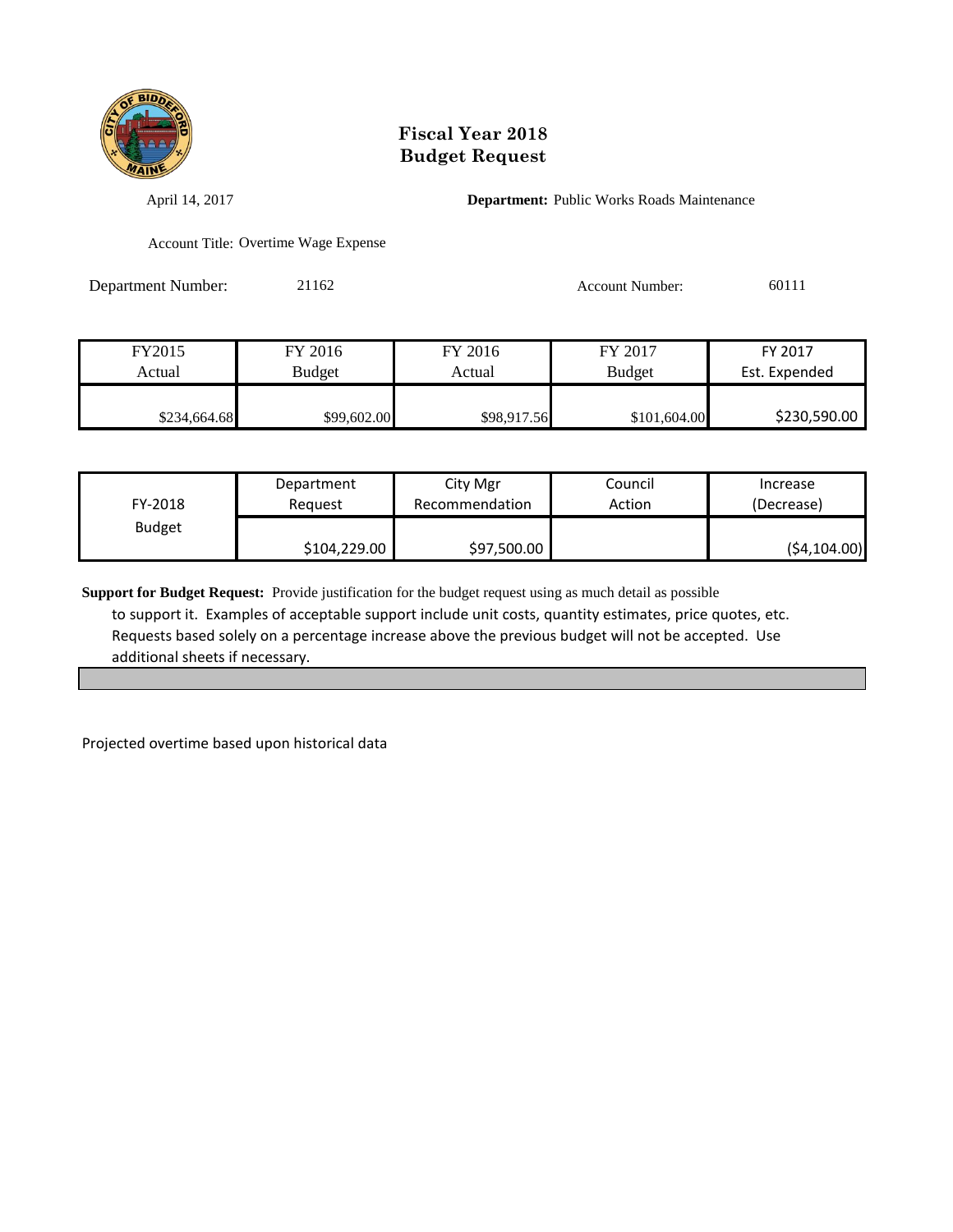

April 14, 2017 **Department:** Public Works Roads Maintenance

Account Title: Insurance Buyout Pay

Department Number: 21162 Account Number: 60129

| FY2015     | FY 2016    | FY 2016    | FY 2017       | FY 2017       |
|------------|------------|------------|---------------|---------------|
| Actual     | Budget     | Actual     | <b>Budget</b> | Est. Expended |
|            |            |            |               |               |
| \$2,166.67 | \$2,000.00 | \$2,000.00 | \$2,000.00    | \$2,000.00    |

| FY-2018       | Department | City Mgr       | Council | Increase   |
|---------------|------------|----------------|---------|------------|
|               | Reguest    | Recommendation | Action  | (Decrease) |
| <b>Budget</b> | \$2,000.00 | \$2,000.00     |         | \$0.00     |

**Support for Budget Request:** Provide justification for the budget request using as much detail as possible to support it. Examples of acceptable support include unit costs, quantity estimates, price quotes, etc. Requests based solely on a percentage increase above the previous budget will not be accepted. Use additional sheets if necessary.

Contractual obligation for 1 employee taking buyout option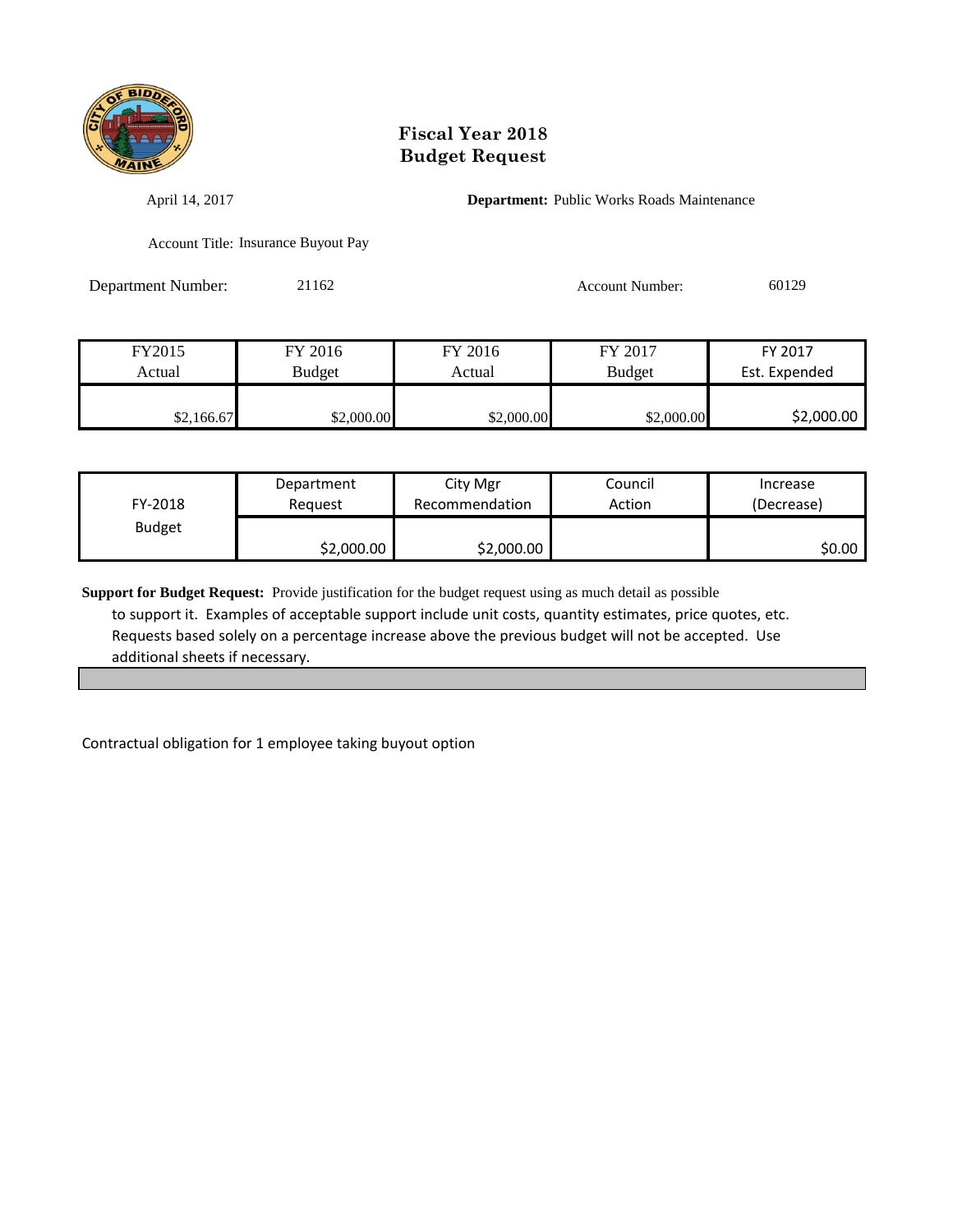

April 14, 2017 **Department:** Public Works Roads Maintenance

Account Title: FICA/Medicare-ER Share Exp

Department Number: 21162 Account Number: 60201

| FY2015      | FY 2016       | FY 2016     | FY 2017       | FY 2017       |
|-------------|---------------|-------------|---------------|---------------|
| Actual      | <b>Budget</b> | Actual      | <b>Budget</b> | Est. Expended |
|             |               |             |               |               |
| \$64,361.73 | \$69,163.00   | \$57,932.83 | \$70,329.00   | \$70,363.00   |

| FY-2018       | Department  | City Mgr       | Council | Increase   |
|---------------|-------------|----------------|---------|------------|
|               | Reauest     | Recommendation | Action  | (Decrease) |
| <b>Budget</b> | \$72,141.00 | \$72,214.88    |         | \$1,885.88 |

**Support for Budget Request:** Provide justification for the budget request using as much detail as possible to support it. Examples of acceptable support include unit costs, quantity estimates, price quotes, etc. Requests based solely on a percentage increase above the previous budget will not be accepted. Use additional sheets if necessary.

7.65% of applicable wages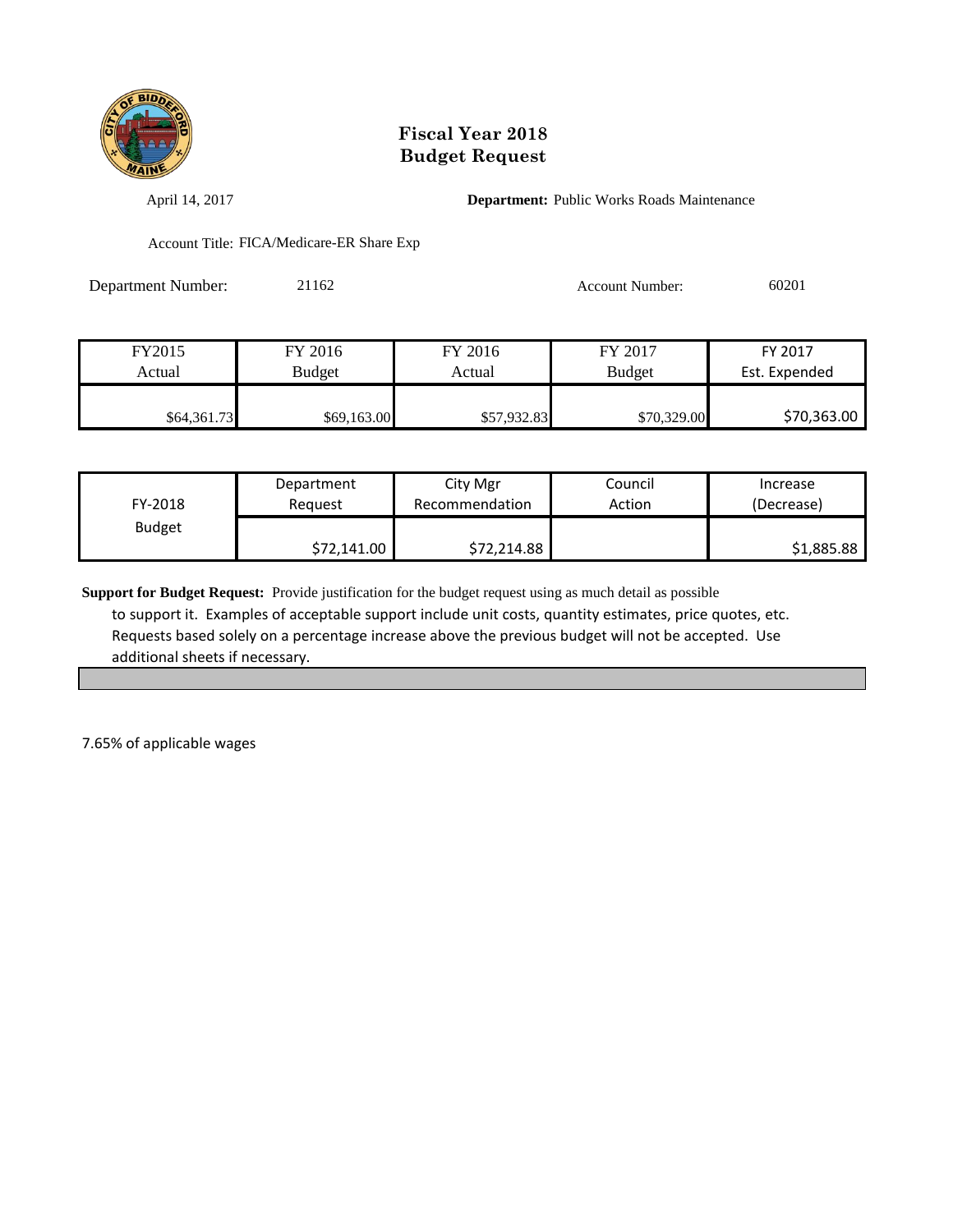

April 14, 2017 **Department:** Public Works Roads Maintenance

Account Title: MPERS-Employer Share Exp

Department Number: 21162 Account Number: 60202

| FY2015      | FY 2016     | FY 2016     | FY 2017       | FY 2017       |
|-------------|-------------|-------------|---------------|---------------|
| Actual      | Budget      | Actual      | <b>Budget</b> | Est. Expended |
|             |             |             |               |               |
| \$67,672.51 | \$76,017.00 | \$68,499.10 | \$82,470.00   | \$89,356.00   |

| FY-2018       | Department  | City Mgr       | Council | Increase   |
|---------------|-------------|----------------|---------|------------|
|               | Reauest     | Recommendation | Action  | (Decrease) |
| <b>Budget</b> | \$85,515.00 | \$85,059.63    |         | \$2,589.63 |

**Support for Budget Request:** Provide justification for the budget request using as much detail as possible to support it. Examples of acceptable support include unit costs, quantity estimates, price quotes, etc. Requests based solely on a percentage increase above the previous budget will not be accepted. Use additional sheets if necessary.

9.6% of applicable wages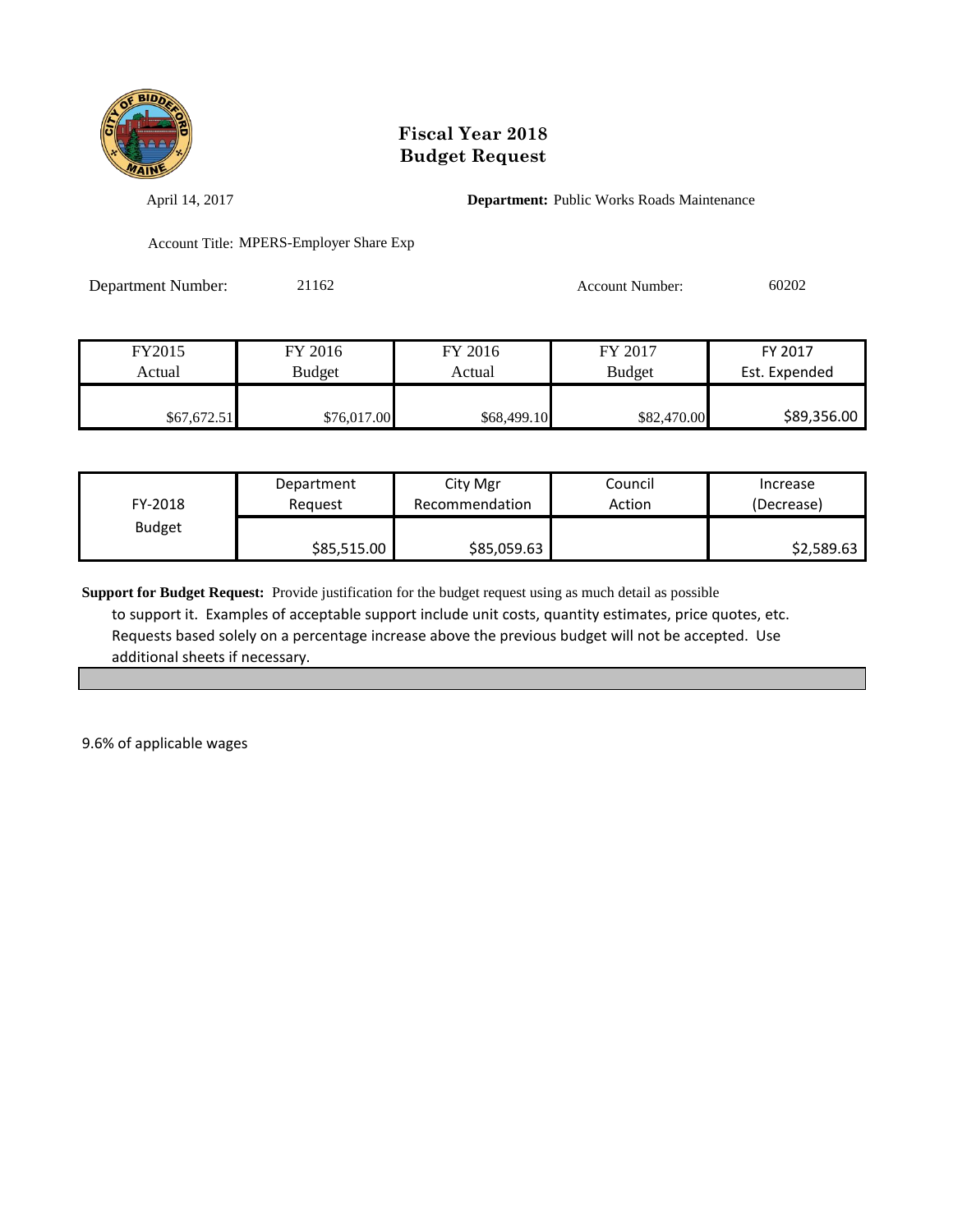

April 14, 2017 **Department:** Public Works Roads Maintenance

Account Title: 457 Plan-Employer Share Exp

Department Number: 21162 Account Number: 60203

| FY2015     | FY 2016       | FY 2016    | FY 2017       | FY 2017       |
|------------|---------------|------------|---------------|---------------|
| Actual     | <b>Budget</b> | Actual     | <b>Budget</b> | Est. Expended |
|            |               |            |               |               |
| \$2,502.45 | \$2,379.00    | \$2,277.45 | \$2,900.00    | \$2,692.00    |

| FY-2018       | Department | City Mgr       | Council | Increase   |
|---------------|------------|----------------|---------|------------|
|               | Reguest    | Recommendation | Action  | (Decrease) |
| <b>Budget</b> | \$2,957.00 | \$3,922.04     |         | \$1,022.04 |

**Support for Budget Request:** Provide justification for the budget request using as much detail as possible to support it. Examples of acceptable support include unit costs, quantity estimates, price quotes, etc. Requests based solely on a percentage increase above the previous budget will not be accepted. Use additional sheets if necessary.

Up to 6% of applicable wages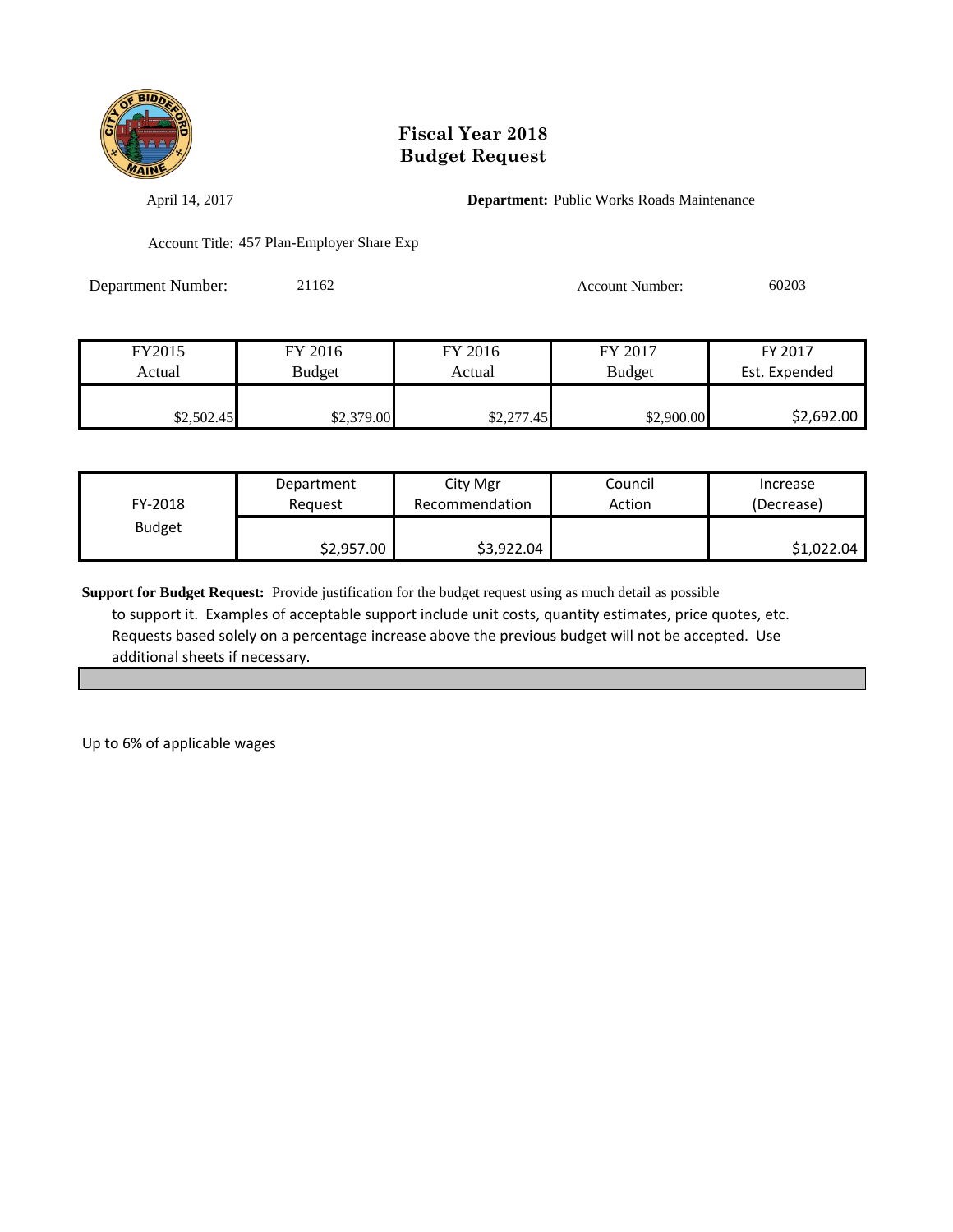

April 14, 2017 **Department:** Public Works Roads Maintenance

Account Title: NNEBT Ins Employer Share Exp

Department Number: 21162 Account Number: 60211

| FY2015       | FY 2016      | FY 2016      | FY 2017       | FY 2017       |
|--------------|--------------|--------------|---------------|---------------|
| Actual       | Budget       | Actual       | <b>Budget</b> | Est. Expended |
|              |              |              |               |               |
| \$241,780.09 | \$234,513.00 | \$218,169.70 | \$235,867.00  | \$232,951.00  |

| FY-2018       | Department   | City Mgr       | Council | Increase    |
|---------------|--------------|----------------|---------|-------------|
|               | Reauest      | Recommendation | Action  | (Decrease)  |
| <b>Budget</b> | \$247,022.00 | \$247,022.00   |         | \$11,155.00 |

**Support for Budget Request:** Provide justification for the budget request using as much detail as possible to support it. Examples of acceptable support include unit costs, quantity estimates, price quotes, etc. Requests based solely on a percentage increase above the previous budget will not be accepted. Use additional sheets if necessary.

Health Insurance premiums with projected increase of 6%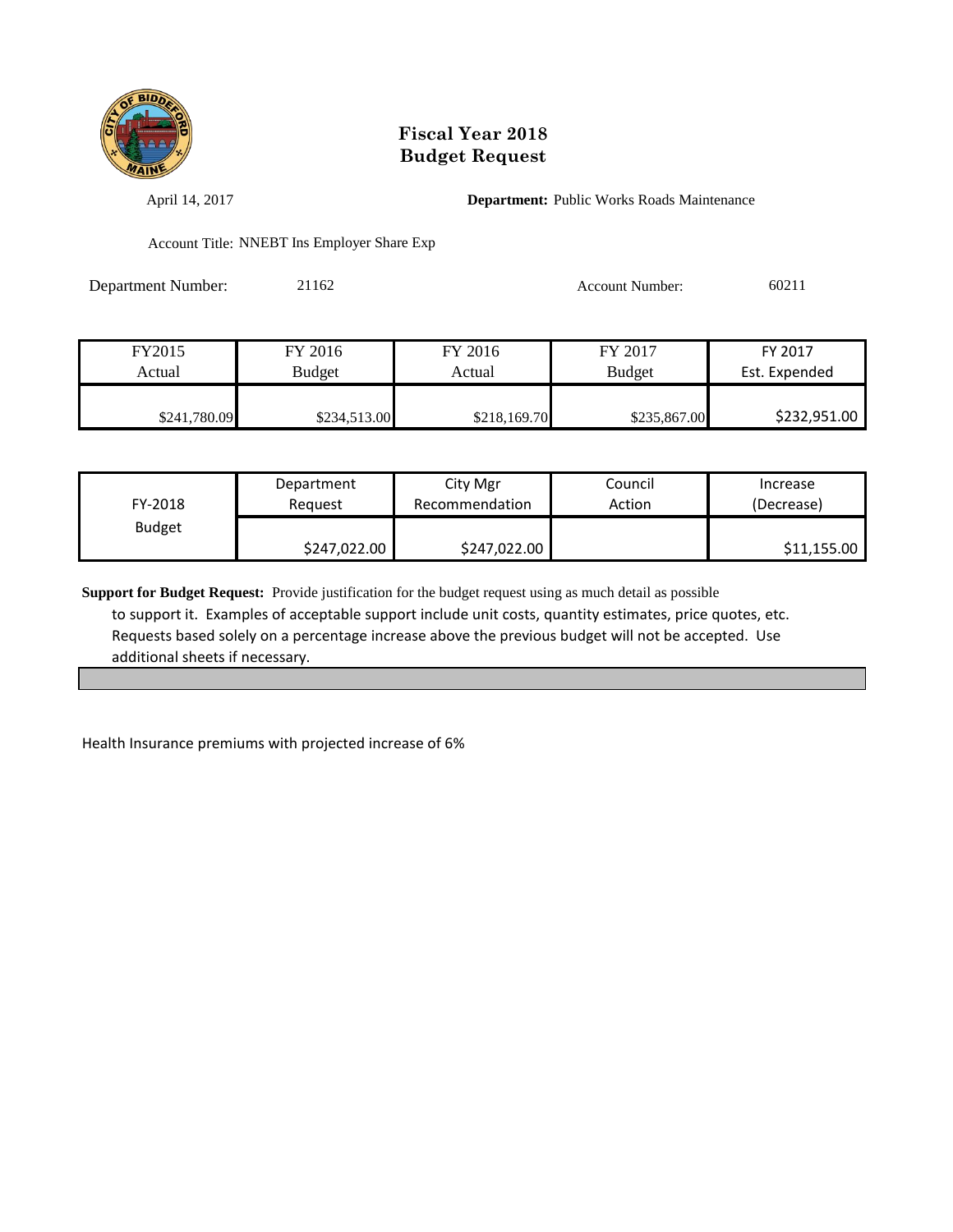

April 14, 2017 **Department:** Public Works Roads Maintenance

Account Title: Delta Dental ER Share

Department Number: 21162 Account Number: 60216

| FY2015 | FY 2016       | FY 2016 | FY 2017       | FY 2017       |
|--------|---------------|---------|---------------|---------------|
| Actual | <b>Budget</b> | Actual  | <b>Budget</b> | Est. Expended |
|        |               |         |               |               |
| \$0.00 | \$0.00        | \$0.00  | \$0.00        | \$0.00        |

| FY-2018       | Department | City Mgr       | Council | Increase   |
|---------------|------------|----------------|---------|------------|
|               | Reauest    | Recommendation | Action  | (Decrease) |
| <b>Budget</b> | \$0.00     |                |         | \$0.00     |

**Support for Budget Request:** Provide justification for the budget request using as much detail as possible to support it. Examples of acceptable support include unit costs, quantity estimates, price quotes, etc. Requests based solely on a percentage increase above the previous budget will not be accepted. Use additional sheets if necessary.

Not applicable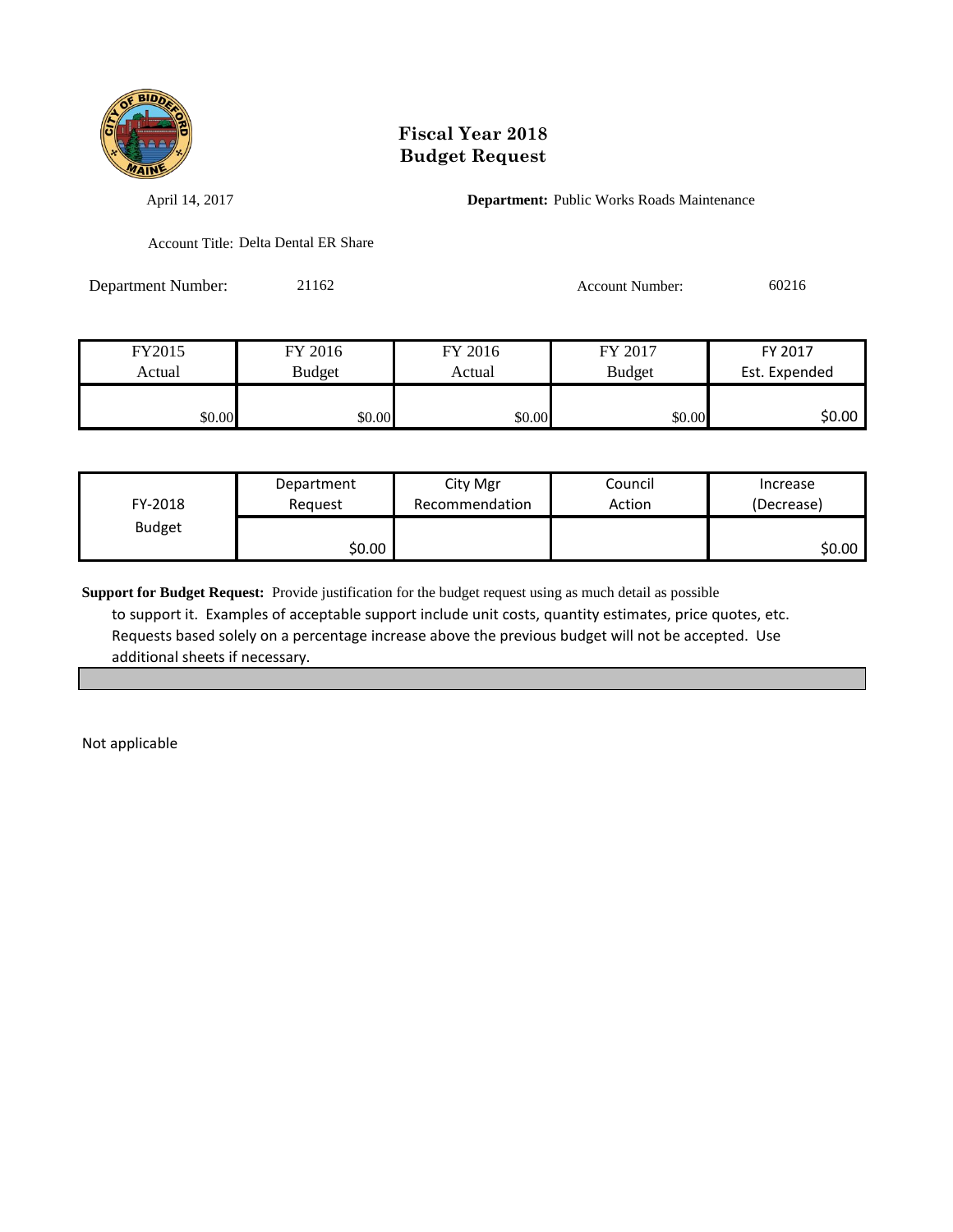

April 14, 2017 **Department:** Public Works Roads Maintenance

Account Title: RHSA Plan ER Share

Department Number: 21162 Account Number: 60217

| FY2015 | FY 2016 | FY 2016    | FY 2017       | FY 2017       |
|--------|---------|------------|---------------|---------------|
| Actual | Budget  | Actual     | <b>Budget</b> | Est. Expended |
|        |         |            |               |               |
| \$0.00 | \$0.00  | \$1,545.00 | \$7,800.00    | \$7,800.00    |

| FY-2018       | Department | City Mgr       | Council | Increase   |
|---------------|------------|----------------|---------|------------|
|               | Reguest    | Recommendation | Action  | (Decrease) |
| <b>Budget</b> | \$7,800.00 | \$7,800.00     |         | \$0.00     |

**Support for Budget Request:** Provide justification for the budget request using as much detail as possible to support it. Examples of acceptable support include unit costs, quantity estimates, price quotes, etc. Requests based solely on a percentage increase above the previous budget will not be accepted. Use additional sheets if necessary.

Contribution to Retirement Health Savings Account for applicable employees :

10 employees @ \$780 each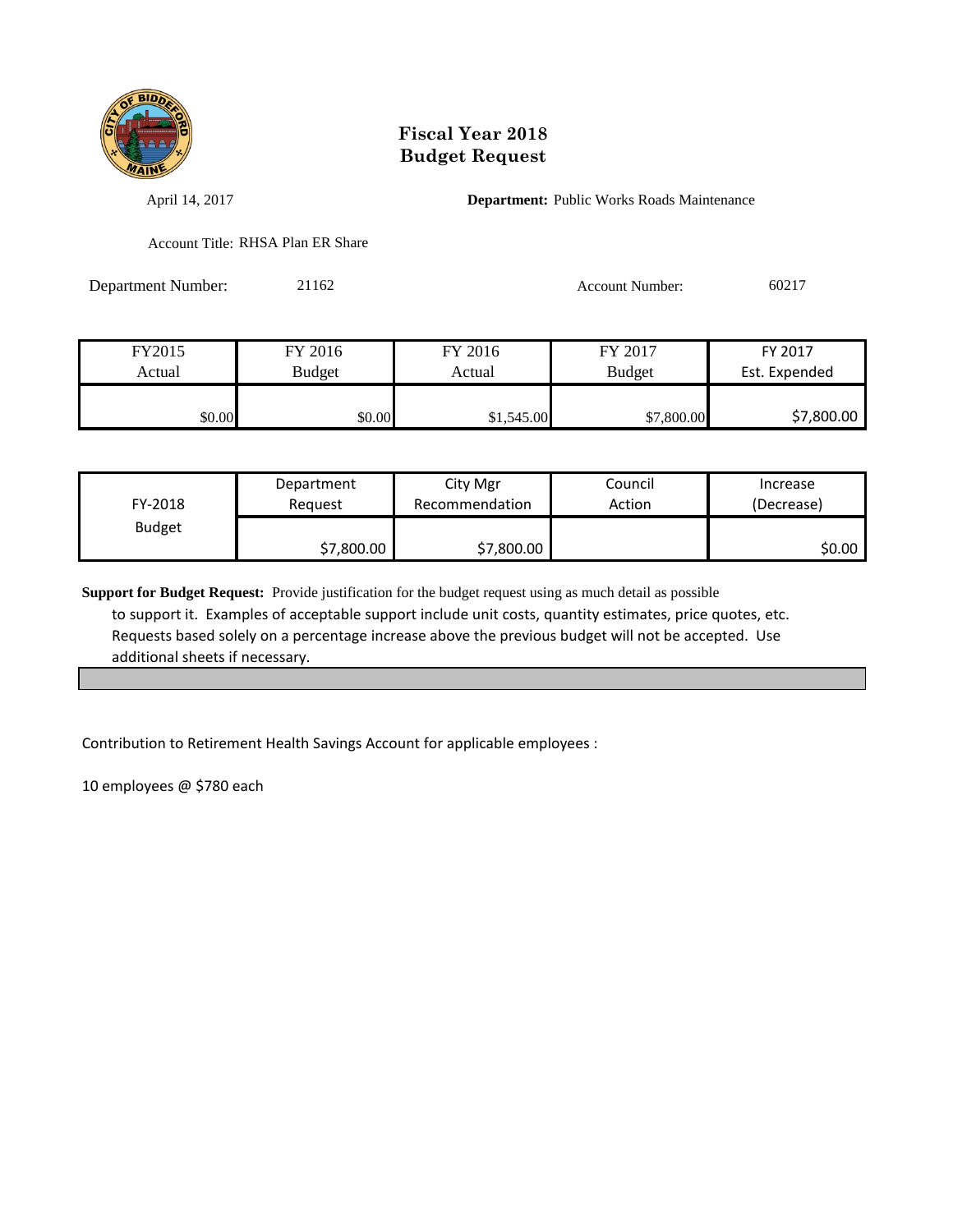

April 14, 2017 **Department:** Public Works Roads Maintenance

Account Title: Clothing/Uniforms Expense

Department Number: 21162 Account Number: 60230

| FY2015     | FY 2016    | FY 2016    | FY 2017       | FY 2017       |
|------------|------------|------------|---------------|---------------|
| Actual     | Budget     | Actual     | <b>Budget</b> | Est. Expended |
|            |            |            |               |               |
| \$8,707.17 | \$6,650.00 | \$7,471.27 | \$6,650.00    | \$6,650.00    |

| FY-2018       | Department | City Mgr       | Council | Increase   |
|---------------|------------|----------------|---------|------------|
|               | Reauest    | Recommendation | Action  | (Decrease) |
| <b>Budget</b> | \$6,650.00 | \$6,650.00     |         | SO.OO I    |

**Support for Budget Request:** Provide justification for the budget request using as much detail as possible to support it. Examples of acceptable support include unit costs, quantity estimates, price quotes, etc. Requests based solely on a percentage increase above the previous budget will not be accepted. Use additional sheets if necessary.

Contractual obligation for clothing for the following postitions :

2 Operator I

4 Operator II

4 Truck Driver I

5 Truck Driver II

4 Laborer/Utility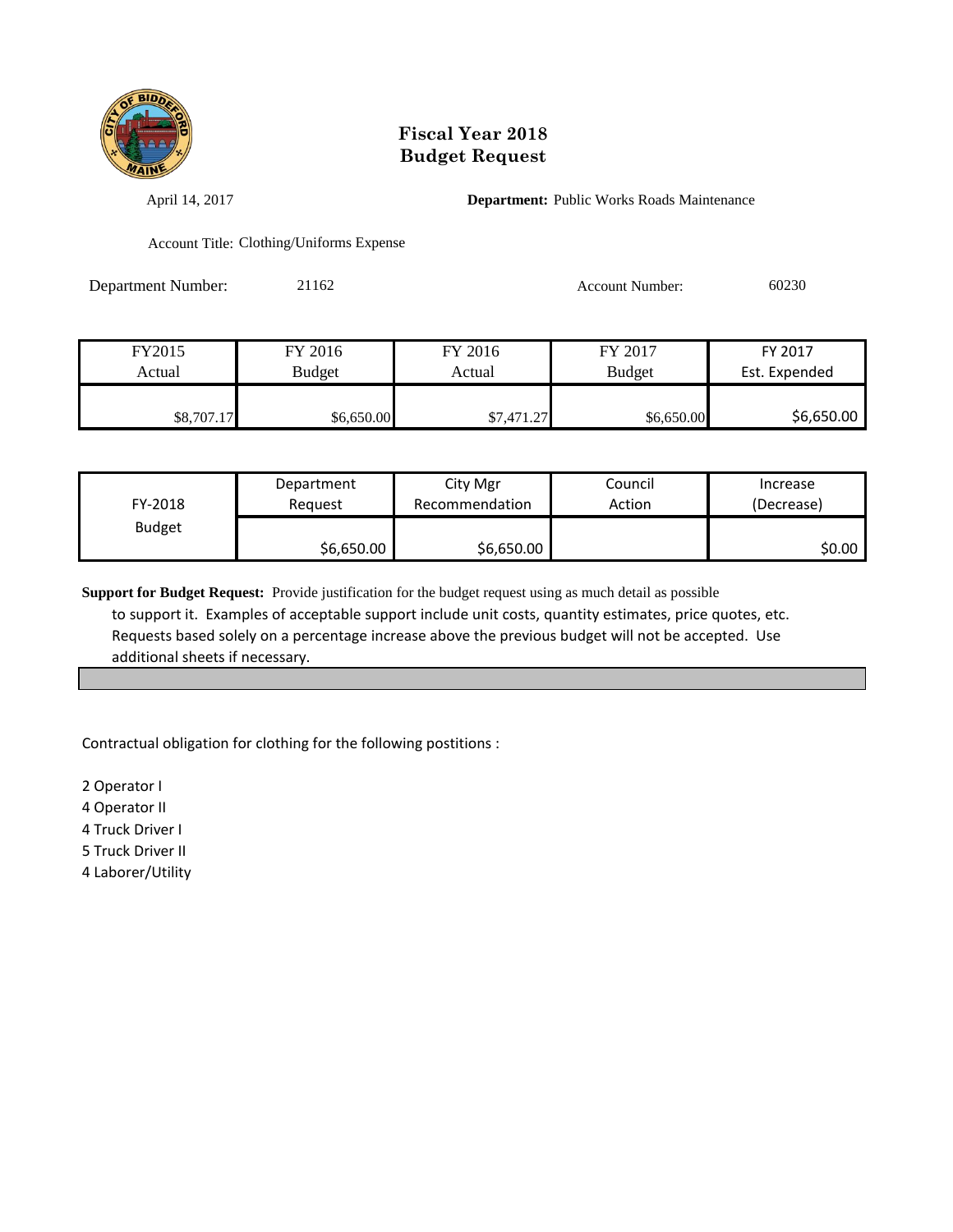

April 14, 2017 **Department:** Public Works Roads Maintenance

Account Title: Temporary Contract Help Exp

Department Number: 21162 Account Number: 60312

| FY2015      | FY 2016     | FY 2016     | FY 2017       | FY 2017       |
|-------------|-------------|-------------|---------------|---------------|
| Actual      | Budget      | Actual      | <b>Budget</b> | Est. Expended |
|             |             |             |               |               |
| \$21,907.66 | \$25,000.00 | \$20,171.11 | \$25,000.00   | \$22,000.00   |

| FY-2018       | Department  | City Mgr       | Council | Increase   |
|---------------|-------------|----------------|---------|------------|
|               | Reguest     | Recommendation | Action  | (Decrease) |
| <b>Budget</b> | \$25,000.00 | \$25,000.00    |         | \$0.00     |

**Support for Budget Request:** Provide justification for the budget request using as much detail as possible to support it. Examples of acceptable support include unit costs, quantity estimates, price quotes, etc. Requests based solely on a percentage increase above the previous budget will not be accepted. Use additional sheets if necessary.

Weed Control Program 4 months :  $$20,000$ Reserve Emergency Personnel :  $$5,000$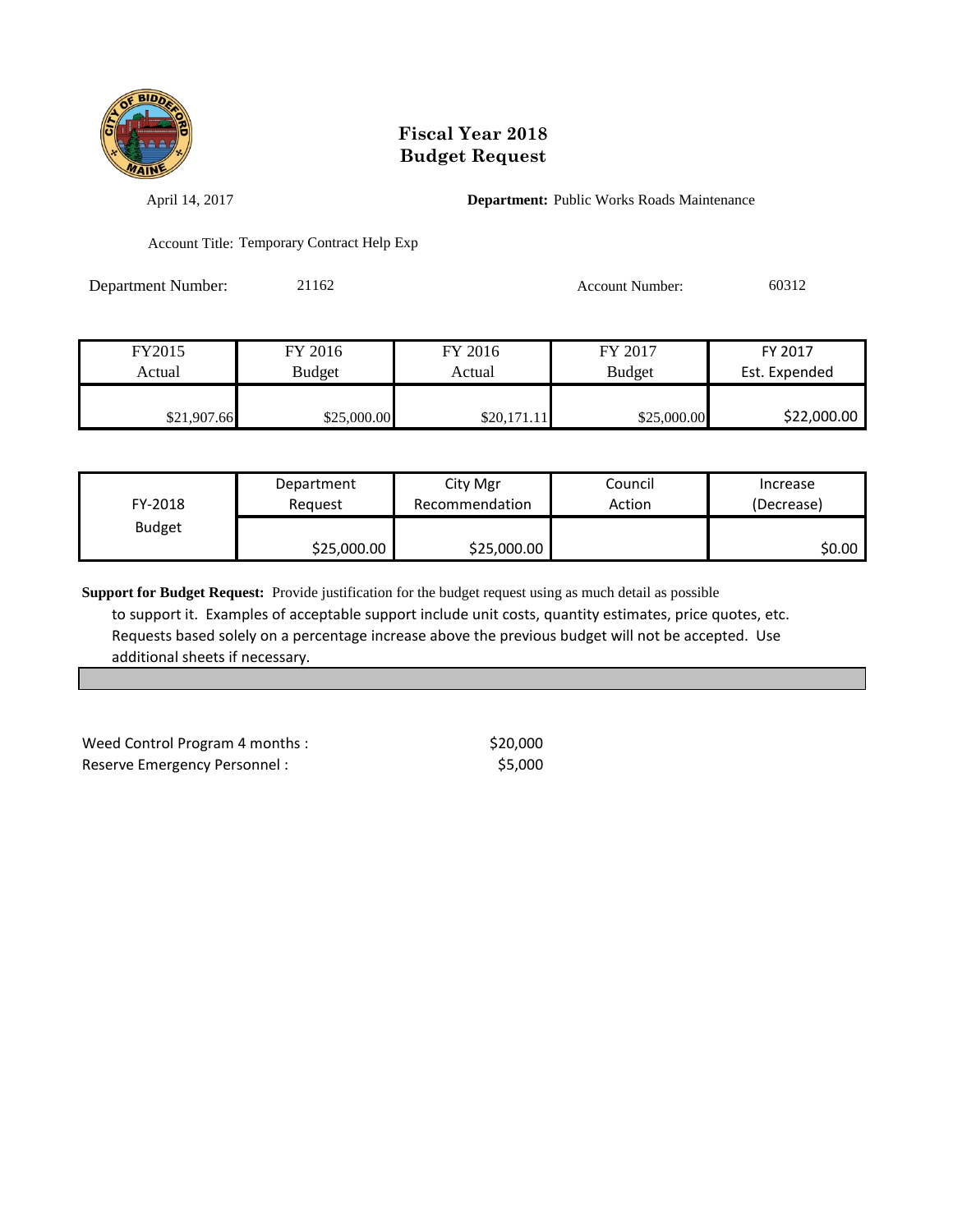

April 14, 2017 **Department:** Public Works Roads Maintenance

Account Title: Construction Services Expense

Department Number: 21162 Account Number: 60313

| FY2015      | FY 2016     | FY 2016     | FY 2017       | FY 2017       |
|-------------|-------------|-------------|---------------|---------------|
| Actual      | Budget      | Actual      | <b>Budget</b> | Est. Expended |
|             |             |             |               |               |
| \$70,891.86 | \$20,000.00 | \$45,876.45 | \$25,000.00   | \$78,271.00   |

| FY-2018       | Department  | City Mgr       | Council | Increase   |
|---------------|-------------|----------------|---------|------------|
|               | Reauest     | Recommendation | Action  | (Decrease) |
| <b>Budget</b> | \$25,000.00 | \$25,000.00    |         | \$0.00     |

| Spoils Crushing:         | \$10,000 |
|--------------------------|----------|
| Contract Specialty Work: | \$10,000 |
| Snow Hauling:            | \$5,000  |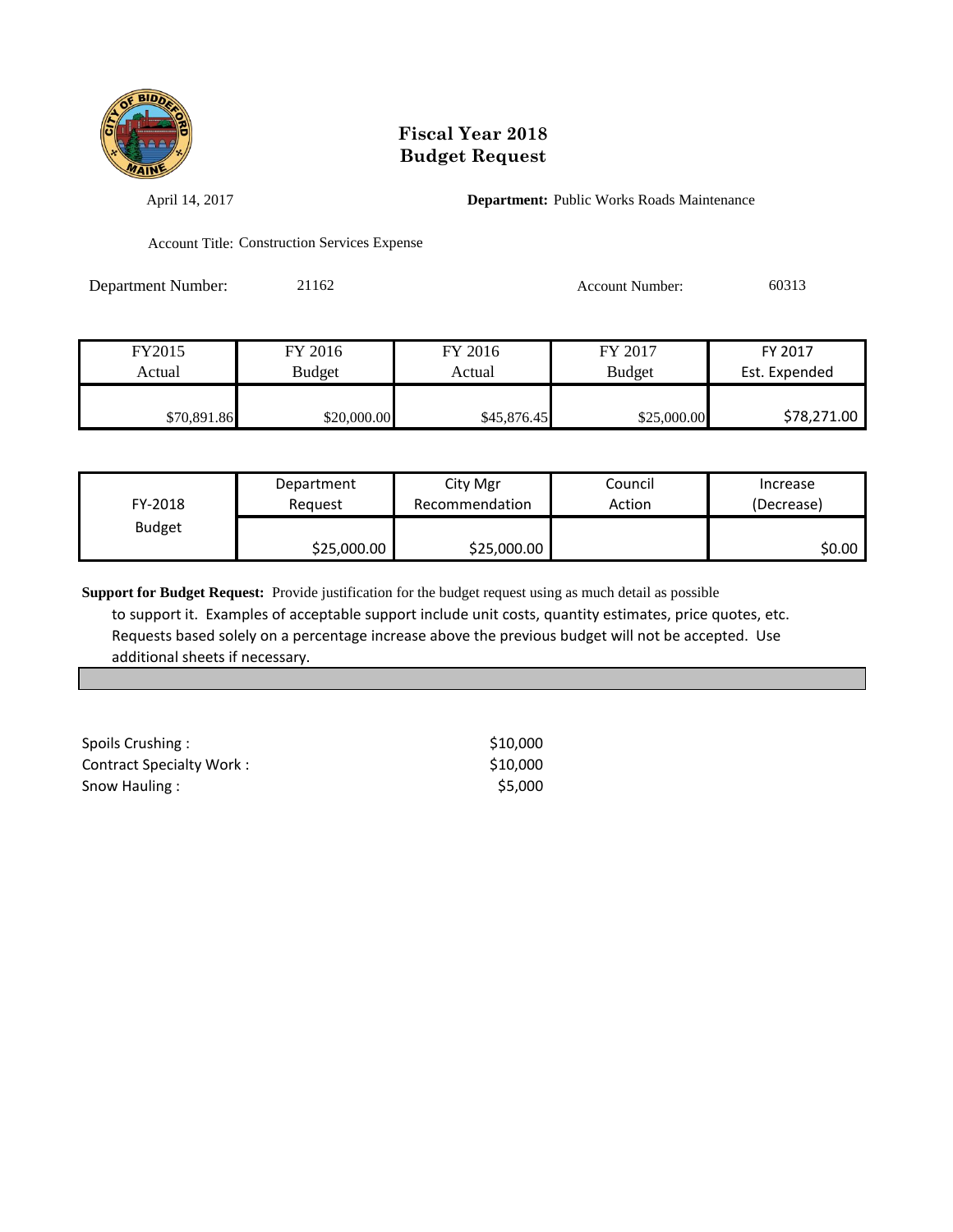

April 14, 2017 **Department:** Public Works Roads Maintenance

Account Title: Removal of Trees & Stumps

Department Number: 21162 Account Number: 60346

| FY2015     | FY 2016    | FY 2016    | FY 2017       | FY 2017       |
|------------|------------|------------|---------------|---------------|
| Actual     | Budget     | Actual     | <b>Budget</b> | Est. Expended |
|            |            |            |               |               |
| \$1,500.00 | \$2,600.00 | \$5,250.00 | \$2,000.00    | \$5,000.00    |

| FY-2018       | Department | City Mgr       | Council | Increase   |
|---------------|------------|----------------|---------|------------|
|               | Reauest    | Recommendation | Action  | (Decrease) |
| <b>Budget</b> | \$6,000.00 | \$5,000.00     |         | \$3,000.00 |

**Support for Budget Request:** Provide justification for the budget request using as much detail as possible to support it. Examples of acceptable support include unit costs, quantity estimates, price quotes, etc. Requests based solely on a percentage increase above the previous budget will not be accepted. Use additional sheets if necessary.

Projected costs as rates for removal are rising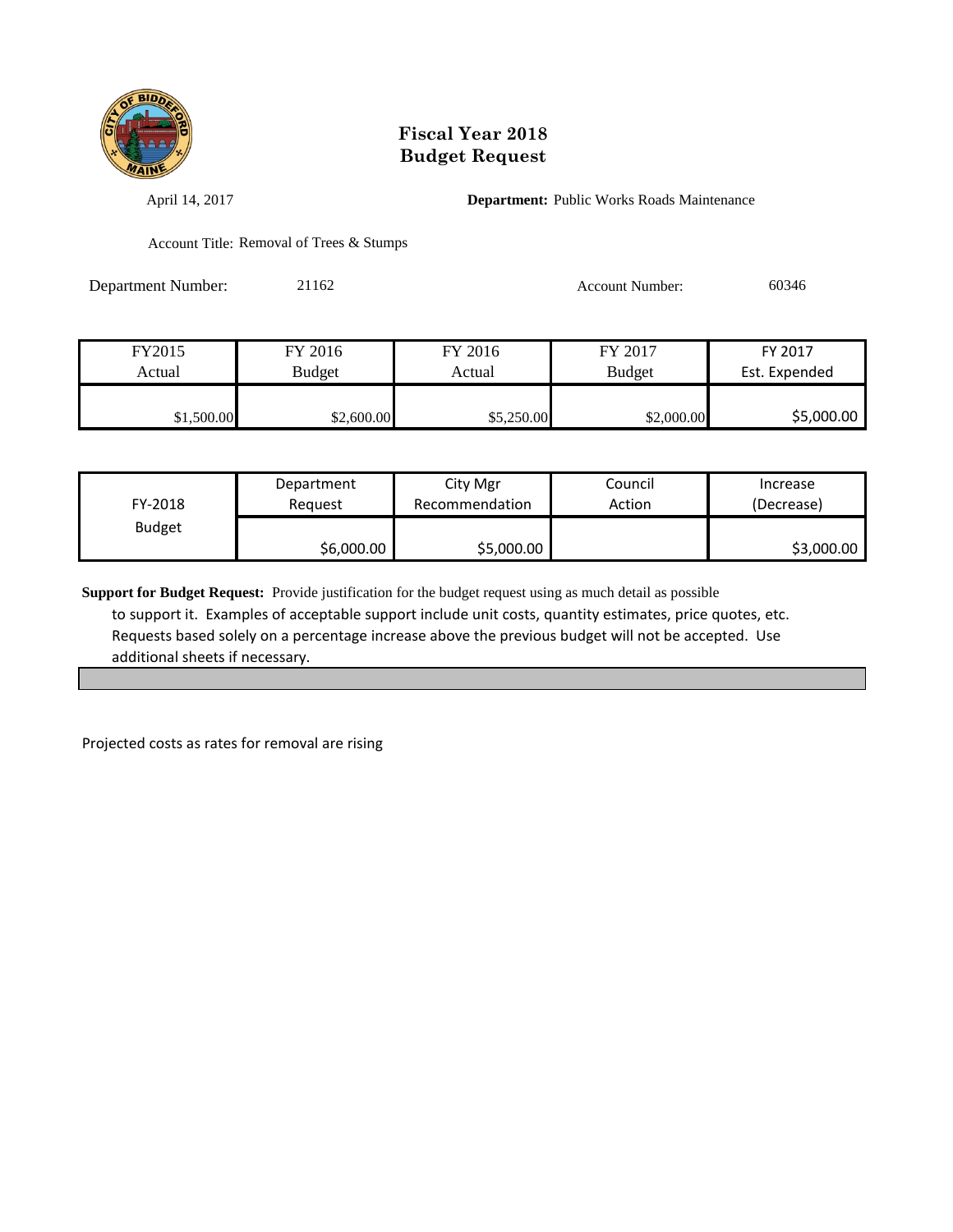

April 14, 2017 **Department:** Public Works Roads Maintenance

Account Title: Diesel Fuel Expense

Department Number: 21162 Account Number: 60410

| FY2015       | FY 2016       | FY 2016     | FY 2017       | FY 2017       |
|--------------|---------------|-------------|---------------|---------------|
| Actual       | <b>Budget</b> | Actual      | <b>Budget</b> | Est. Expended |
|              |               |             |               |               |
| \$127,215.44 | \$114,120.00  | \$72,313.03 | \$72,375.00   | \$77,418.00   |

| FY-2018       | Department  | City Mgr       | Council | Increase     |
|---------------|-------------|----------------|---------|--------------|
|               | Reauest     | Recommendation | Action  | (Decrease)   |
| <b>Budget</b> | \$66,240.00 | \$66,240.00    |         | (56, 135.00) |

**Support for Budget Request:** Provide justification for the budget request using as much detail as possible to support it. Examples of acceptable support include unit costs, quantity estimates, price quotes, etc. Requests based solely on a percentage increase above the previous budget will not be accepted. Use additional sheets if necessary.

Projected 32,000 gallons @ \$2.07 per gal.

| $FY$ 17 (6 months) : | 12,680 gals. |
|----------------------|--------------|
| FY 16:               | 25,068 gals. |
| Fy 15:               | 38,106 gals. |
| FY 14:               | 34,388 gals. |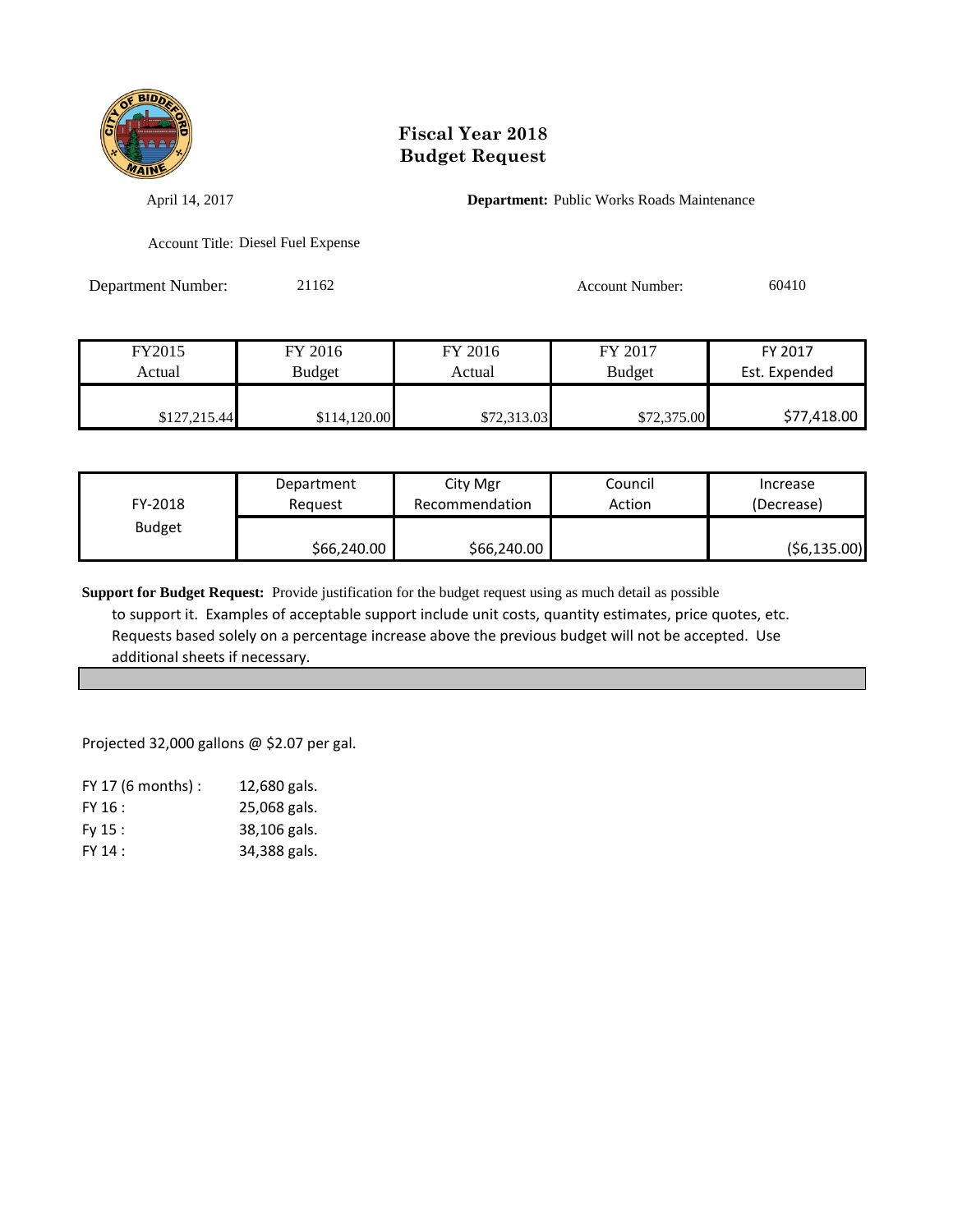

April 14, 2017 **Department:** Public Works Roads Maintenance

Account Title: Gasoline Expense

Department Number: 21162 Account Number: 60411

| FY2015     | FY 2016    | FY 2016    | FY 2017       | FY 2017       |
|------------|------------|------------|---------------|---------------|
| Actual     | Budget     | Actual     | <b>Budget</b> | Est. Expended |
|            |            |            |               |               |
| \$7,836.63 | \$7,176.00 | \$7,259.36 | \$4,344.00    | \$4,332.00    |

| FY-2018       | Department | City Mgr       | Council | Increase   |
|---------------|------------|----------------|---------|------------|
|               | Reguest    | Recommendation | Action  | (Decrease) |
| <b>Budget</b> | \$5,238.00 | \$5,238.00     |         | \$894.00   |

**Support for Budget Request:** Provide justification for the budget request using as much detail as possible to support it. Examples of acceptable support include unit costs, quantity estimates, price quotes, etc. Requests based solely on a percentage increase above the previous budget will not be accepted. Use additional sheets if necessary.

Projected 2,700 gallons @ \$1.94 per gal.

| $FY$ 17 (6 months) : | 1,068 gals. |
|----------------------|-------------|
| FY 16:               | 2,481 gals. |
| $FY$ 15 :            | 2,295 gals. |
| FY 14:               | 2,354 gals. |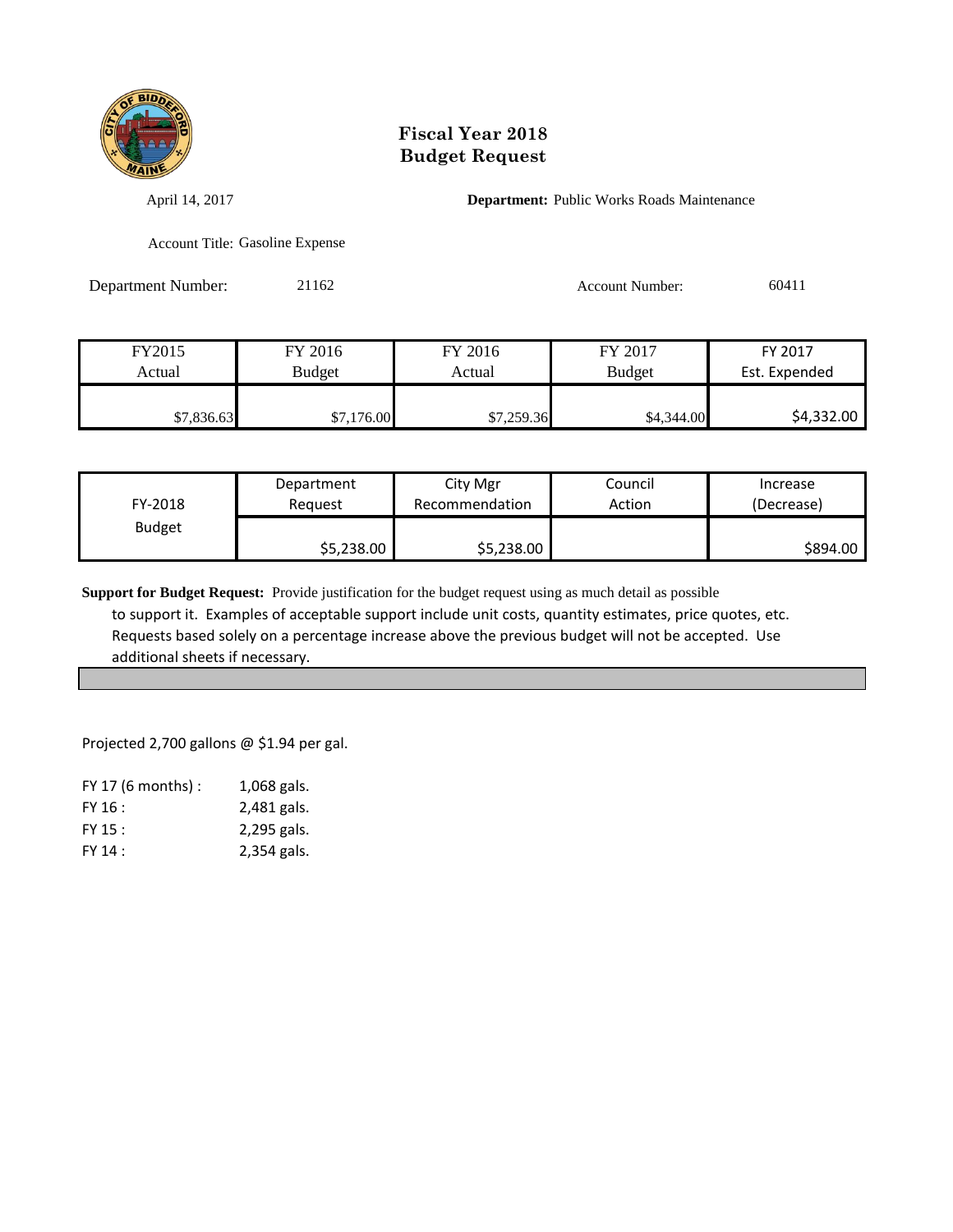

April 14, 2017 **Department:** Public Works Roads Maintenance

Account Title: Operating Equip Repair Exp

Department Number: 21162 Account Number: 60452

| FY2015      | FY 2016     | FY 2016     | FY 2017       | FY 2017       |
|-------------|-------------|-------------|---------------|---------------|
| Actual      | Budget      | Actual      | <b>Budget</b> | Est. Expended |
|             |             |             |               |               |
| \$80,279.38 | \$77,350.00 | \$81,976.60 | \$78,550.00   | \$132,315.00  |

| FY-2018       | Department  | City Mgr       | Council | Increase   |
|---------------|-------------|----------------|---------|------------|
|               | Reauest     | Recommendation | Action  | (Decrease) |
| <b>Budget</b> | \$80,550.00 | \$78,550.00    |         | \$0.00     |

| Unit # | Cost    | Unit # | Cost     |
|--------|---------|--------|----------|
| 11     | \$700   | 43     | \$1,800  |
| 12     | \$2,050 | 44     | \$2,800  |
| 14     | \$6,000 | 46     | \$1,000  |
| 15     | \$7,500 | 48     | \$4,700  |
| 17     | \$7,500 | 50     | \$5,200  |
| 18     | \$6,000 | 71     | \$500    |
| 20     | \$9,300 | 72     | \$500    |
| 27     | \$2,800 | 195    | \$14,150 |
| 32     | \$5,000 | 93     | \$1,600  |
| 41     | \$1,450 |        |          |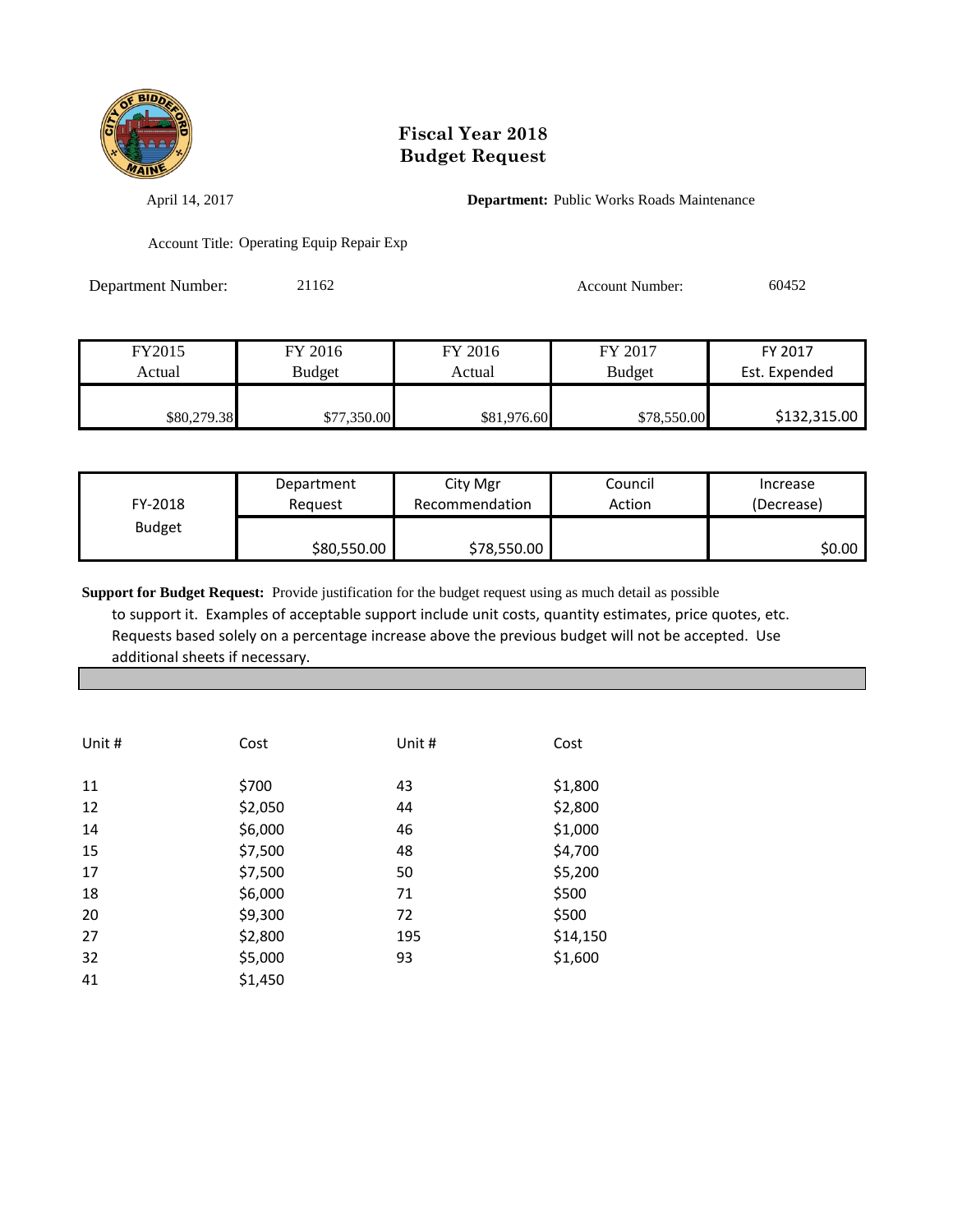

April 14, 2017 **Department:** Public Works Roads Maintenance

Account Title: Vehicle Repair/Tires/Oil Exp

Department Number: 21162 Account Number: 60453

| FY2015       | FY 2016     | FY 2016      | FY 2017       | FY 2017       |
|--------------|-------------|--------------|---------------|---------------|
| Actual       | Budget      | Actual       | <b>Budget</b> | Est. Expended |
| \$109,752.25 | \$85,525.00 | \$121,323.57 | \$86,725.00   | \$95,659.00   |

| FY-2018       | Department  | City Mgr       | Council | Increase   |
|---------------|-------------|----------------|---------|------------|
|               | Reauest     | Recommendation | Action  | (Decrease) |
| <b>Budget</b> | \$87,500.00 | \$87,000.00    |         | \$275.00   |

| Unit # | Cost    | Unit # | Cost    |
|--------|---------|--------|---------|
| 5      | \$3,160 | 57     | \$5,900 |
| 6      | \$0     | 58     | \$25    |
| 28     | \$0     | 62     | \$1,925 |
| 29     | \$0     | 63     | \$6,700 |
| 30     | \$965   | 64     | \$9,600 |
| 31     | \$2,400 | 66     | \$1,600 |
| 36     | \$4,950 | 67     | \$1,050 |
| 37     | \$225   | 68     | \$300   |
| 38     | \$225   | 69     | \$2,300 |
| 40     | \$200   | 73     | \$9,250 |
| 45     | \$225   | 74     | \$4,600 |
| 47     | \$400   | 75     | \$4,500 |
| 49     | \$4,600 | 76     | \$7,500 |
| 54     | \$0     | 77     | \$6,100 |
| 56     | \$5,700 | 80     | \$3,100 |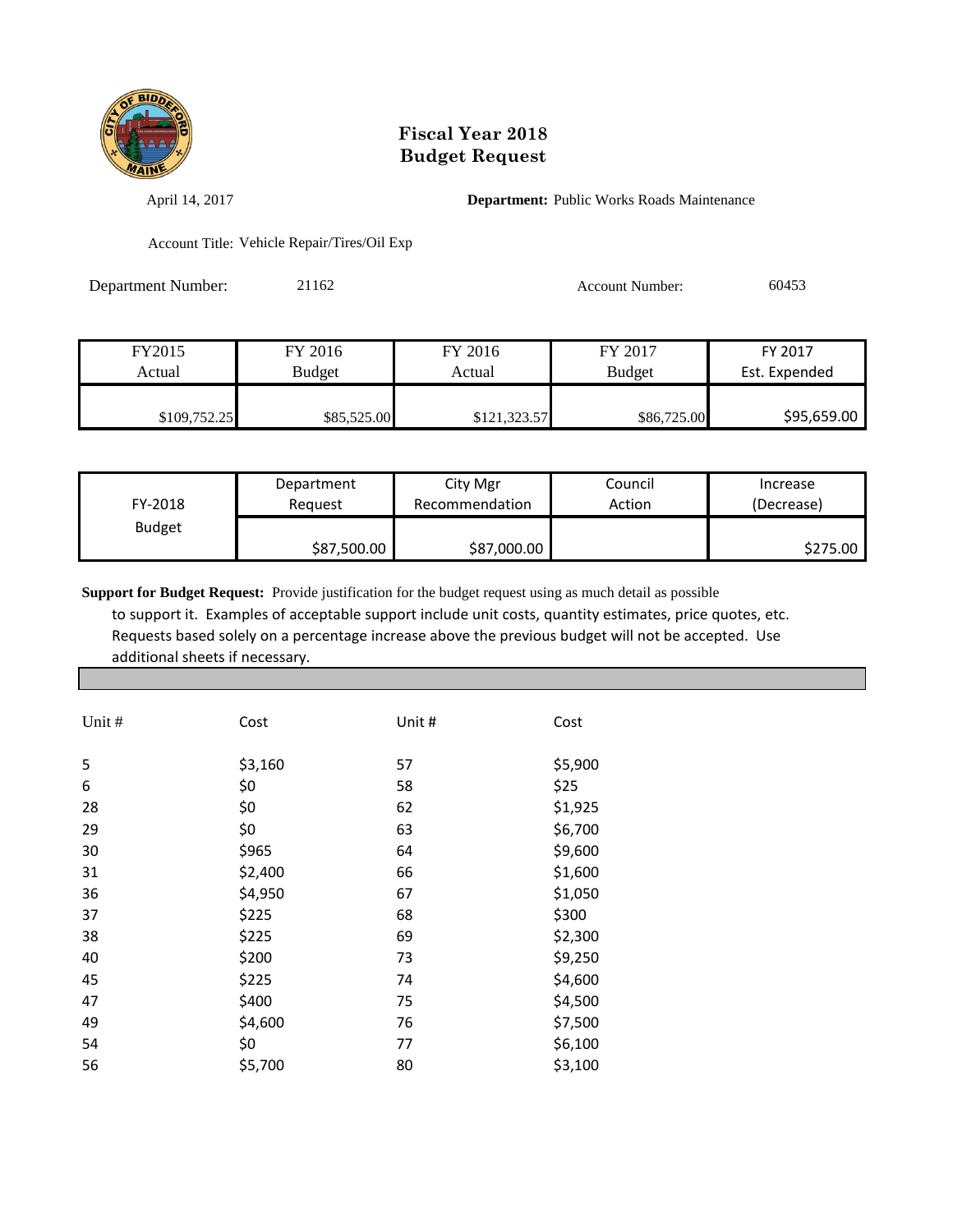

April 14, 2017 **Department:** Public Works Roads Maintenance

Account Title: Road Maint/Improve Non-Cap

Department Number: 21162 Account Number: 60457

| FY2015      | FY 2016     | FY 2016     | FY 2017       | FY 2017       |
|-------------|-------------|-------------|---------------|---------------|
| Actual      | Budget      | Actual      | <b>Budget</b> | Est. Expended |
|             |             |             |               |               |
| \$59,012.41 | \$70,000.00 | \$63,891.11 | \$70,000.00   | \$69,752.00   |

| FY-2018       | Department  | City Mgr       | Council | Increase    |
|---------------|-------------|----------------|---------|-------------|
|               | Reauest     | Recommendation | Action  | (Decrease)  |
| <b>Budget</b> | \$70,000.00 | \$67,500.00    |         | (52,500.00) |

**Support for Budget Request:** Provide justification for the budget request using as much detail as possible to support it. Examples of acceptable support include unit costs, quantity estimates, price quotes, etc. Requests based solely on a percentage increase above the previous budget will not be accepted. Use additional sheets if necessary.

Projected need for spot paving repairs

*reduced because of additional paving through bond issuance*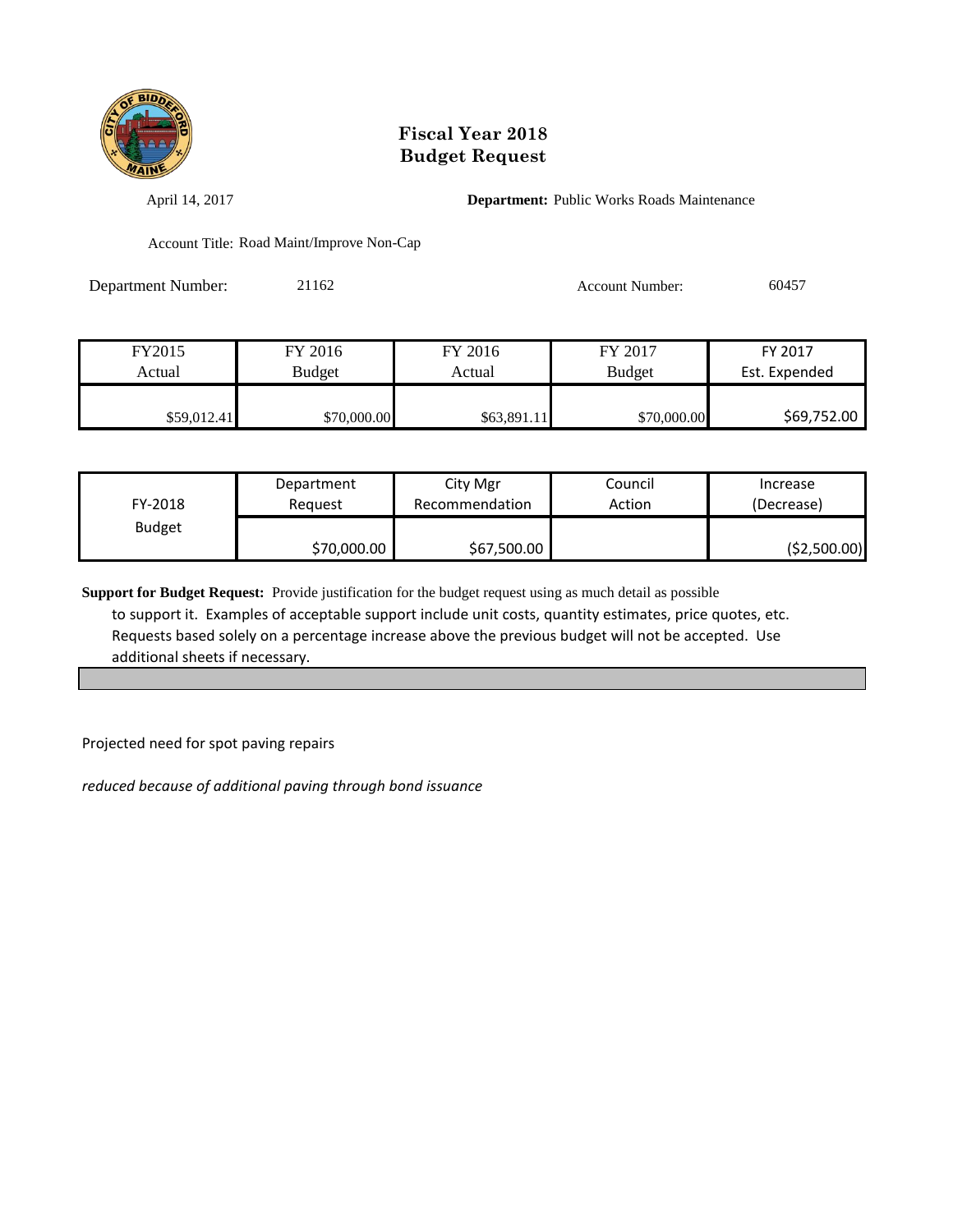

April 14, 2017 **Department:** Public Works Roads Maintenance

Account Title: Repair/Maint-CommunsEquip

Department Number: 21162 Account Number: 60461

| FY2015 | FY 2016       | FY 2016 | FY 2017       | FY 2017       |
|--------|---------------|---------|---------------|---------------|
| Actual | <b>Budget</b> | Actual  | <b>Budget</b> | Est. Expended |
|        |               |         |               |               |
| \$0.00 | \$650.00      | \$89.58 | \$650.00      | \$0.00        |

| FY-2018       | Department | City Mgr       | Council | Increase   |
|---------------|------------|----------------|---------|------------|
|               | Reauest    | Recommendation | Action  | (Decrease) |
| <b>Budget</b> | \$650.00 l | \$0.00         |         | (\$650.00) |

**Support for Budget Request:** Provide justification for the budget request using as much detail as possible to support it. Examples of acceptable support include unit costs, quantity estimates, price quotes, etc. Requests based solely on a percentage increase above the previous budget will not be accepted. Use additional sheets if necessary.

Replacement cost for 1 radio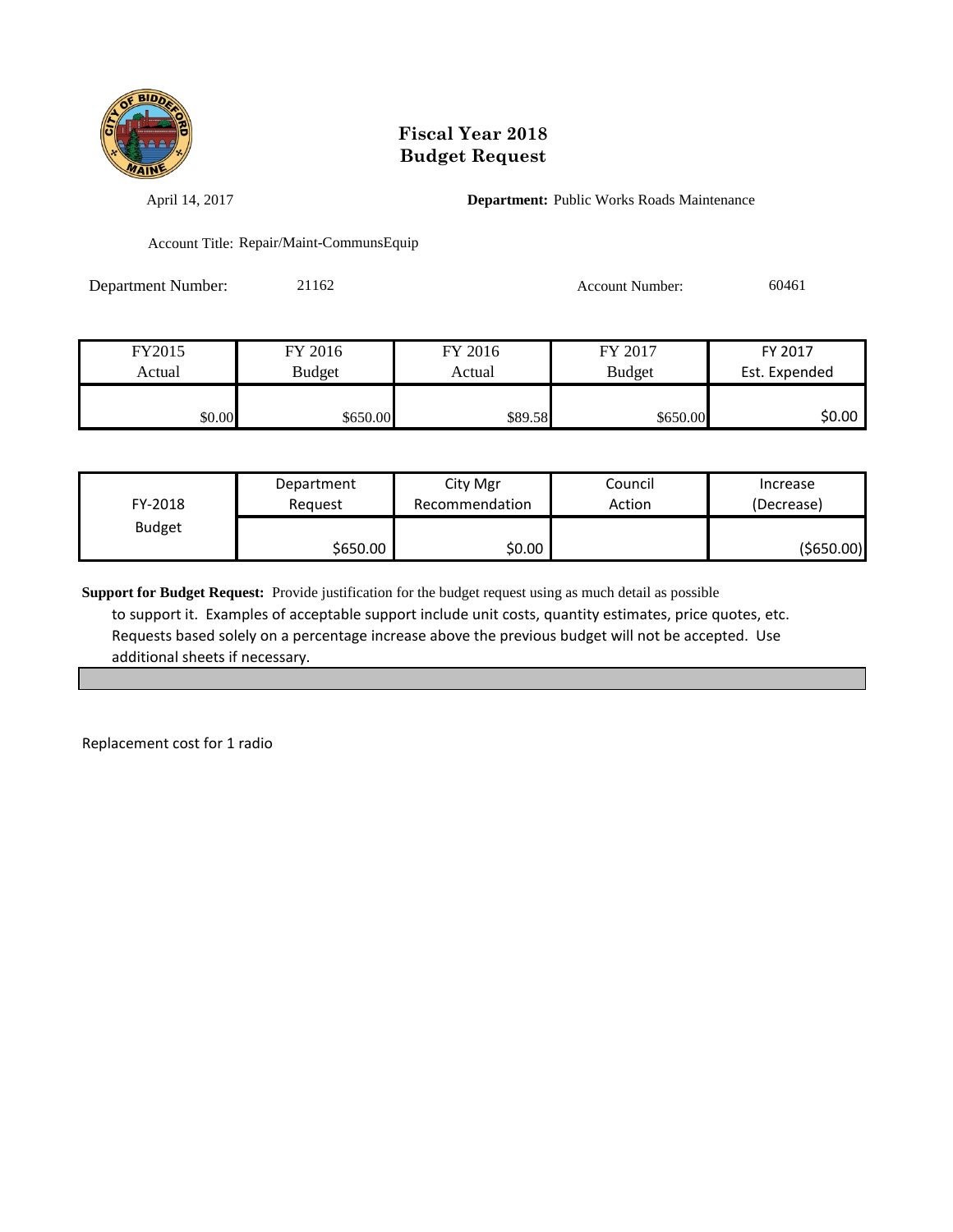

April 14, 2017 **Department:** Public Works Roads Maintenance

Account Title: Road Painting Expense

Department Number: 21162 Account Number: 60462

| FY2015      | FY 2016       | FY 2016     | FY 2017       | FY 2017       |
|-------------|---------------|-------------|---------------|---------------|
| Actual      | <b>Budget</b> | Actual      | <b>Budget</b> | Est. Expended |
|             |               |             |               |               |
| \$61,255.21 | \$65,000.00   | \$72,109.22 | \$65,000.00   | \$64,711.00   |

| FY-2018       | Department  | City Mgr       | Council | Increase   |
|---------------|-------------|----------------|---------|------------|
|               | Reauest     | Recommendation | Action  | (Decrease) |
| <b>Budget</b> | \$70,000.00 | \$67,500.00    |         | \$2,500.00 |

| Contract services for centerlines, edge lines, fog lines, lane lines : |          |  |
|------------------------------------------------------------------------|----------|--|
| In house sevices for arrows, cross walks, lettering, parking stalls :  | \$15,000 |  |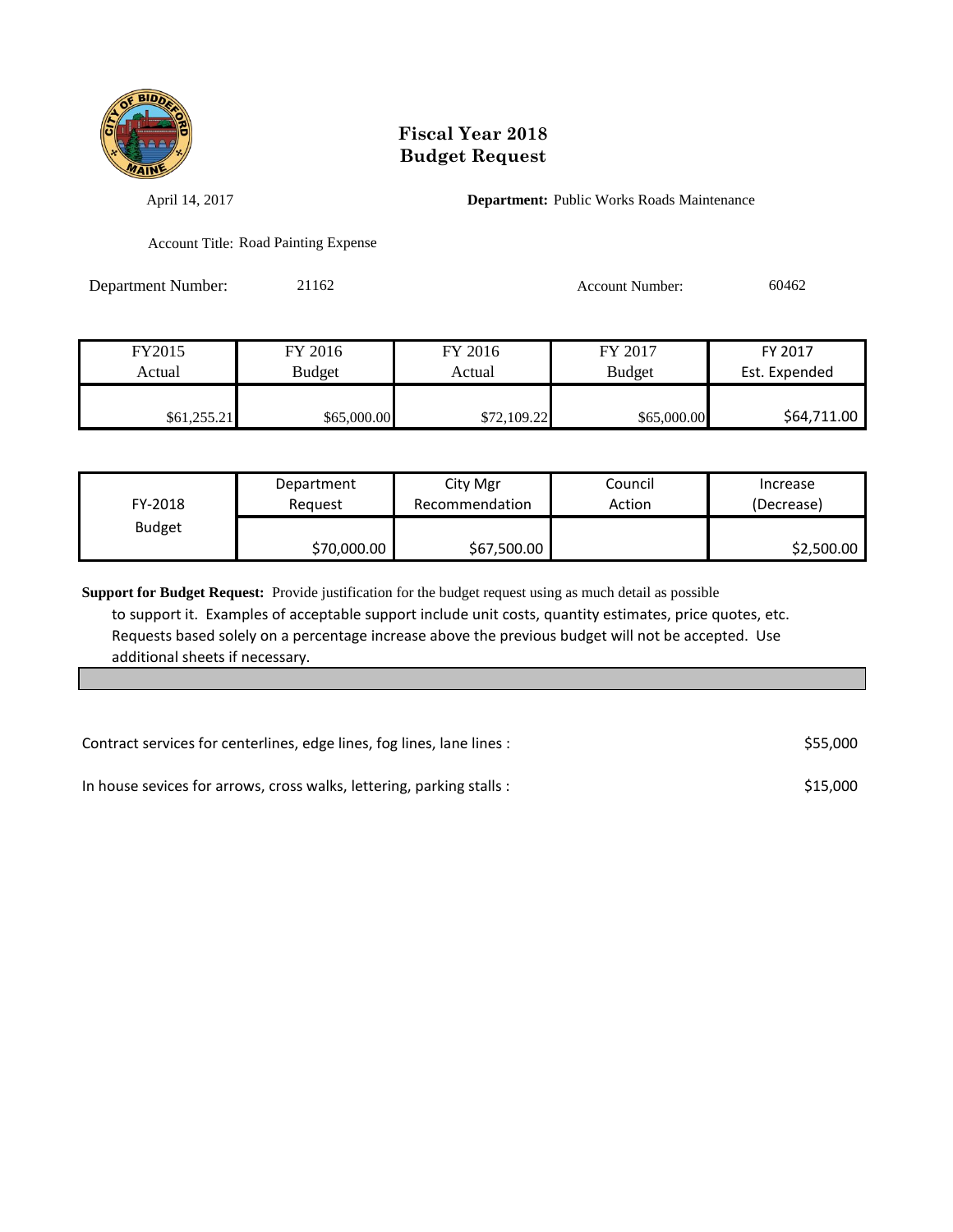

April 14, 2017 **Department:** Public Works Roads Maintenance

Account Title: Operating Supp/Eqt Non-Cap

Department Number: 21162 Account Number: 60501

| FY2015     | FY 2016    | FY 2016    | FY 2017       | FY 2017       |
|------------|------------|------------|---------------|---------------|
| Actual     | Budget     | Actual     | <b>Budget</b> | Est. Expended |
|            |            |            |               |               |
| \$7,945.18 | \$9,800.00 | \$8,258.72 | \$9,800.00    | \$9,781.00    |

| FY-2018       | Department | City Mgr       | Council | Increase   |
|---------------|------------|----------------|---------|------------|
|               | Reauest    | Recommendation | Action  | (Decrease) |
| <b>Budget</b> | \$9,800.00 | \$9,500.00     |         | (\$300.00) |

| Prod./Maint. Supplies : | \$5.000 |
|-------------------------|---------|
| Industrial Chemicals:   | \$1.000 |
| Safety Boots:           | \$3.800 |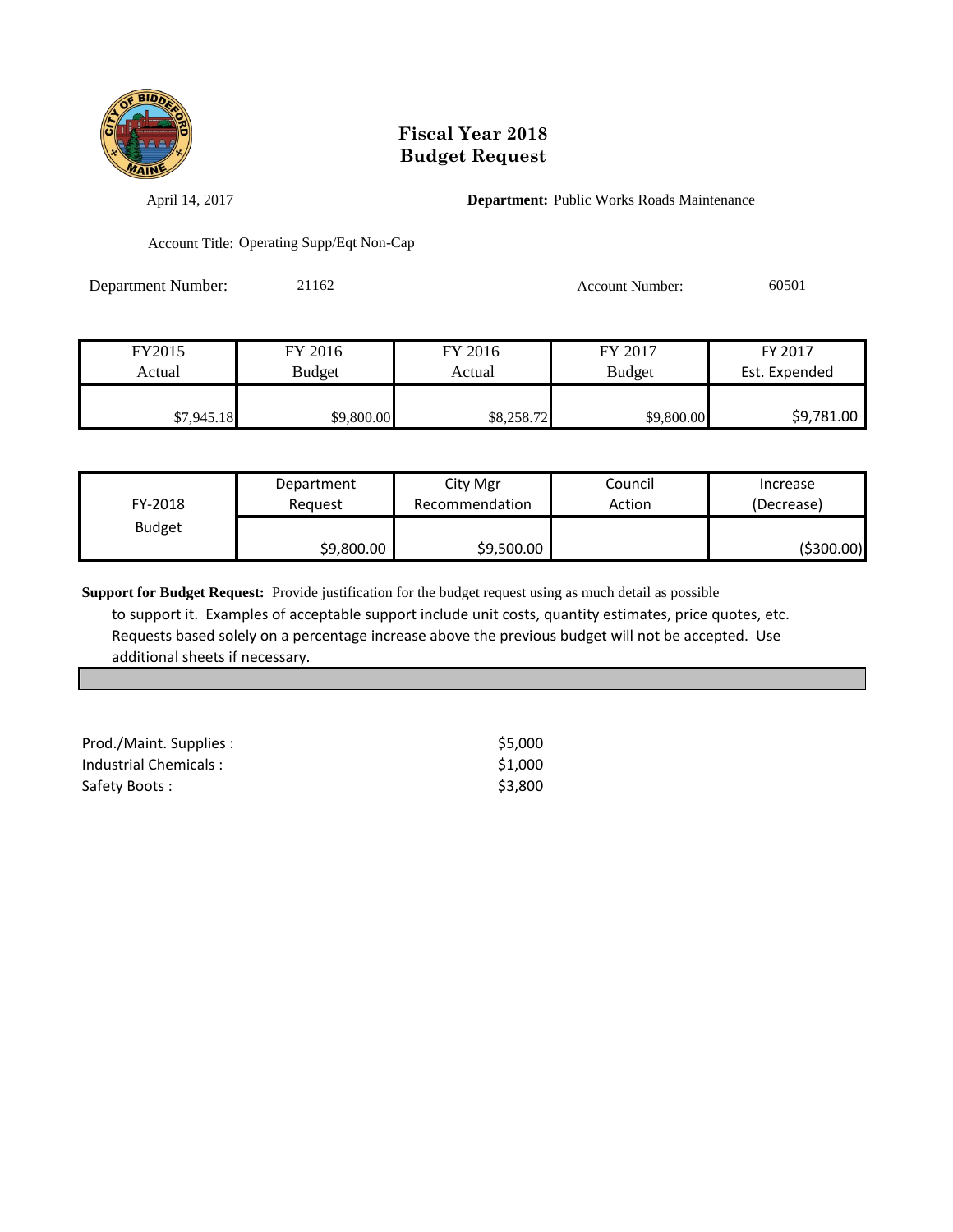

April 14, 2017 **Department:** Public Works Roads Maintenance

Account Title: Road Salt Expense

Department Number: 21162 Account Number: 60503

| FY2015       | FY 2016      | FY 2016      | FY 2017       | FY 2017       |
|--------------|--------------|--------------|---------------|---------------|
| Actual       | Budget       | Actual       | <b>Budget</b> | Est. Expended |
|              |              |              |               |               |
| \$248,128.36 | \$191,790.00 | \$181,333.10 | \$195,000.00  | \$220,474.00  |

| FY-2018       | Department   | City Mgr       | Council | Increase   |
|---------------|--------------|----------------|---------|------------|
|               | Reauest      | Recommendation | Action  | (Decrease) |
| <b>Budget</b> | \$195,000.00 | \$195,000.00   |         | \$0.00     |

**Support for Budget Request:** Provide justification for the budget request using as much detail as possible to support it. Examples of acceptable support include unit costs, quantity estimates, price quotes, etc. Requests based solely on a percentage increase above the previous budget will not be accepted. Use additional sheets if necessary.

 $Salt 3,000$  tons  $@$57.67/tn$ : \$173,000 Mag. Chloride 20,000 gals. @ \$1.10/gal : \$22,000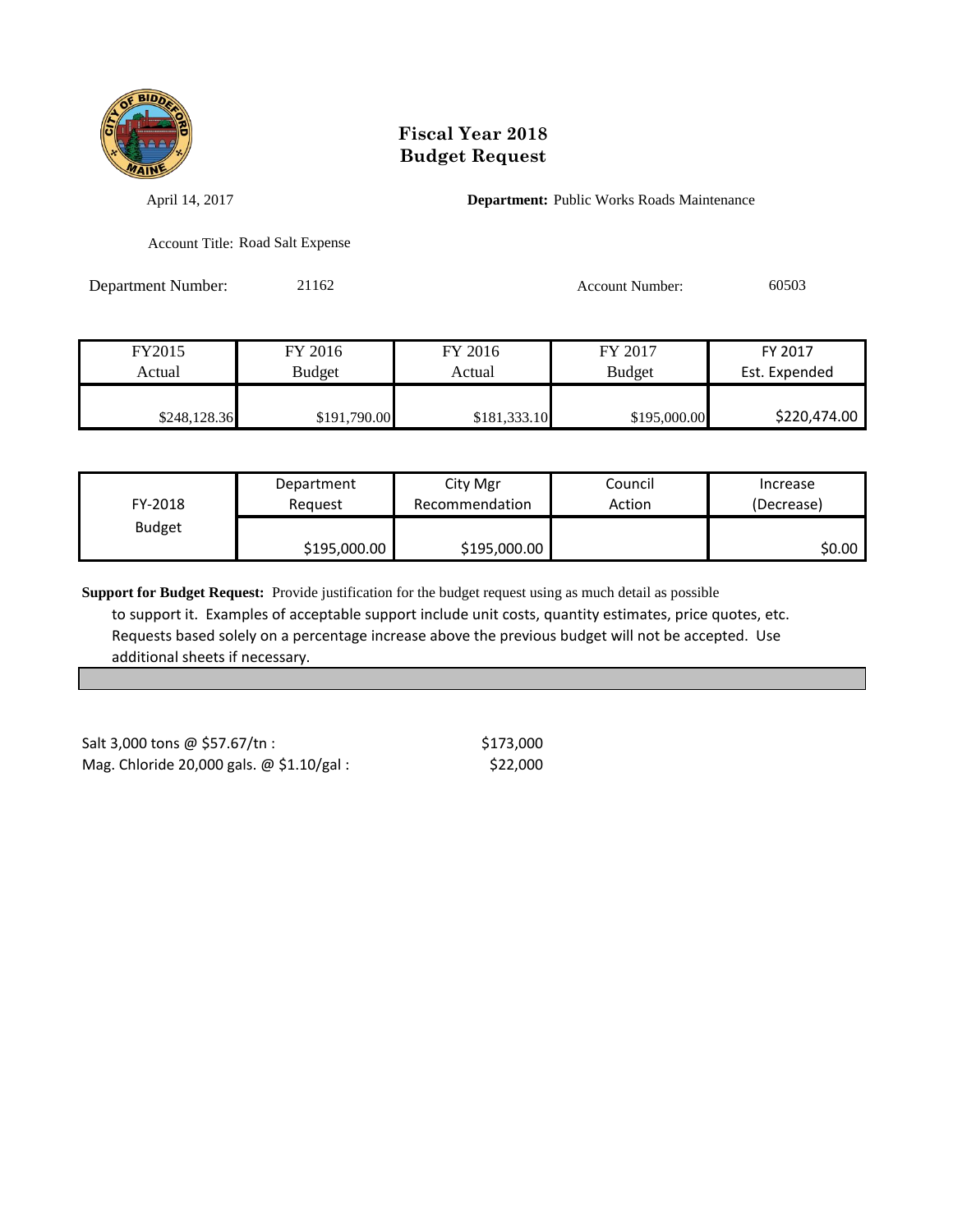

April 14, 2017 **Department:** Public Works Roads Maintenance

Account Title: Construction Supplies

Department Number: 21162 Account Number: 60505

| FY2015      | FY 2016       | FY 2016     | FY 2017       | FY 2017       |
|-------------|---------------|-------------|---------------|---------------|
| Actual      | <b>Budget</b> | Actual      | <b>Budget</b> | Est. Expended |
|             |               |             |               |               |
| \$27,974.37 | \$20,500.00   | \$19,613.68 | \$20,500.00   | \$17,410.00   |

| FY-2018       | Department  | City Mgr       | Council | Increase   |
|---------------|-------------|----------------|---------|------------|
|               | Reauest     | Recommendation | Action  | (Decrease) |
| <b>Budget</b> | \$20,500.00 | \$20,500.00    |         | SO.OO I    |

| Road/Drainage Const. Supplies: | \$17.500 |
|--------------------------------|----------|
| Winter Sand:                   | \$2.500  |
| Misc. :                        | \$500    |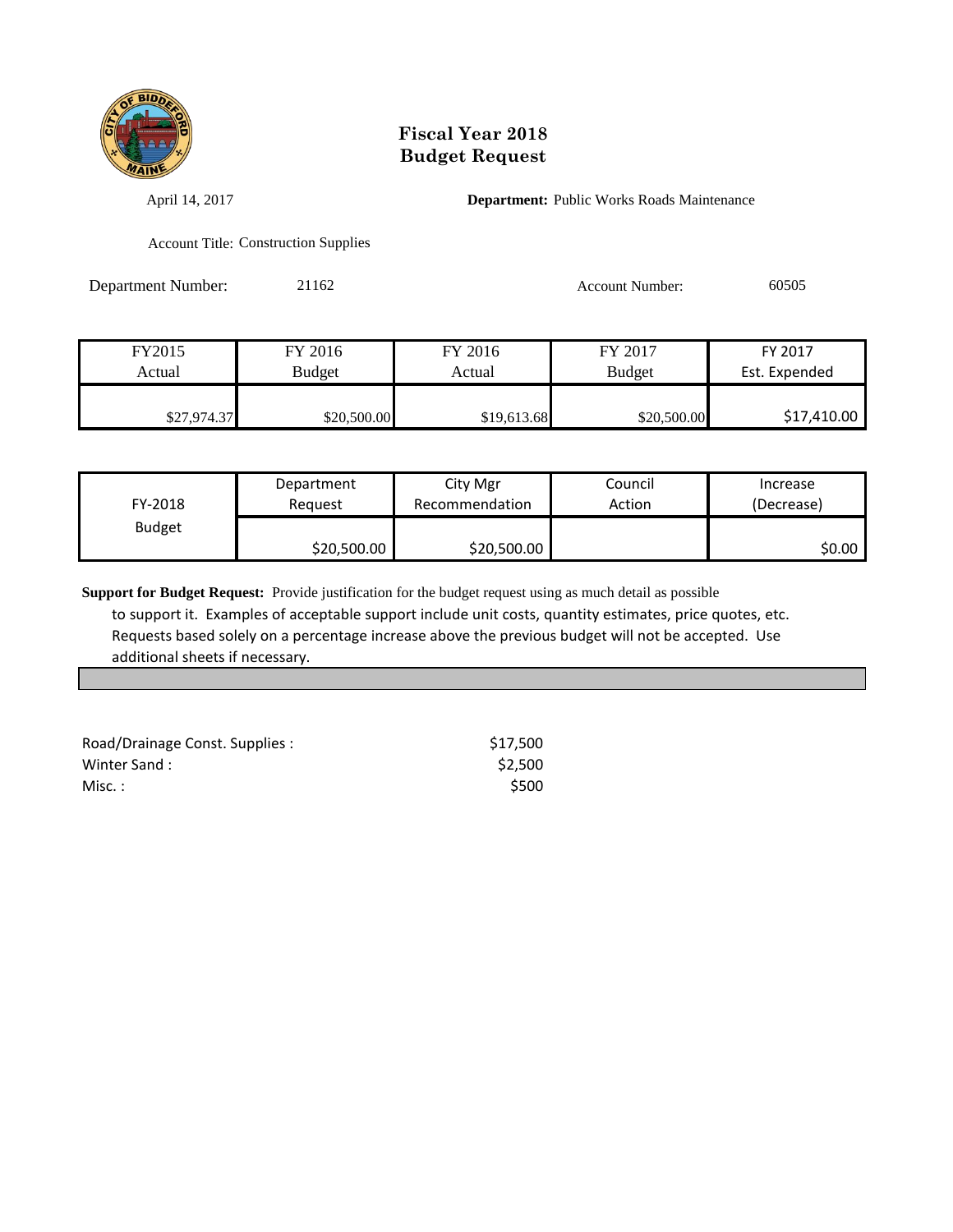

April 14, 2017 **Department:** Public Works Roads Maintenance

Account Title: Equipment/Small Tools-Non-cap

Department Number: 21162 Account Number: 60506

| FY2015     | FY 2016       | FY 2016    | FY 2017       | FY 2017       |
|------------|---------------|------------|---------------|---------------|
| Actual     | <b>Budget</b> | Actual     | <b>Budget</b> | Est. Expended |
|            |               |            |               |               |
| \$4,597.77 | \$3,450.00    | \$4,222.64 | \$4,050.00    | \$4,191.00    |

| FY-2018       | Department | City Mgr       | Council | Increase   |
|---------------|------------|----------------|---------|------------|
|               | Reauest    | Recommendation | Action  | (Decrease) |
| <b>Budget</b> | \$4,250.00 | \$4,000.00     |         | (\$50.00)  |

| Pick Up Sander: | \$3,000 |
|-----------------|---------|
| Small Tools:    | \$1,250 |